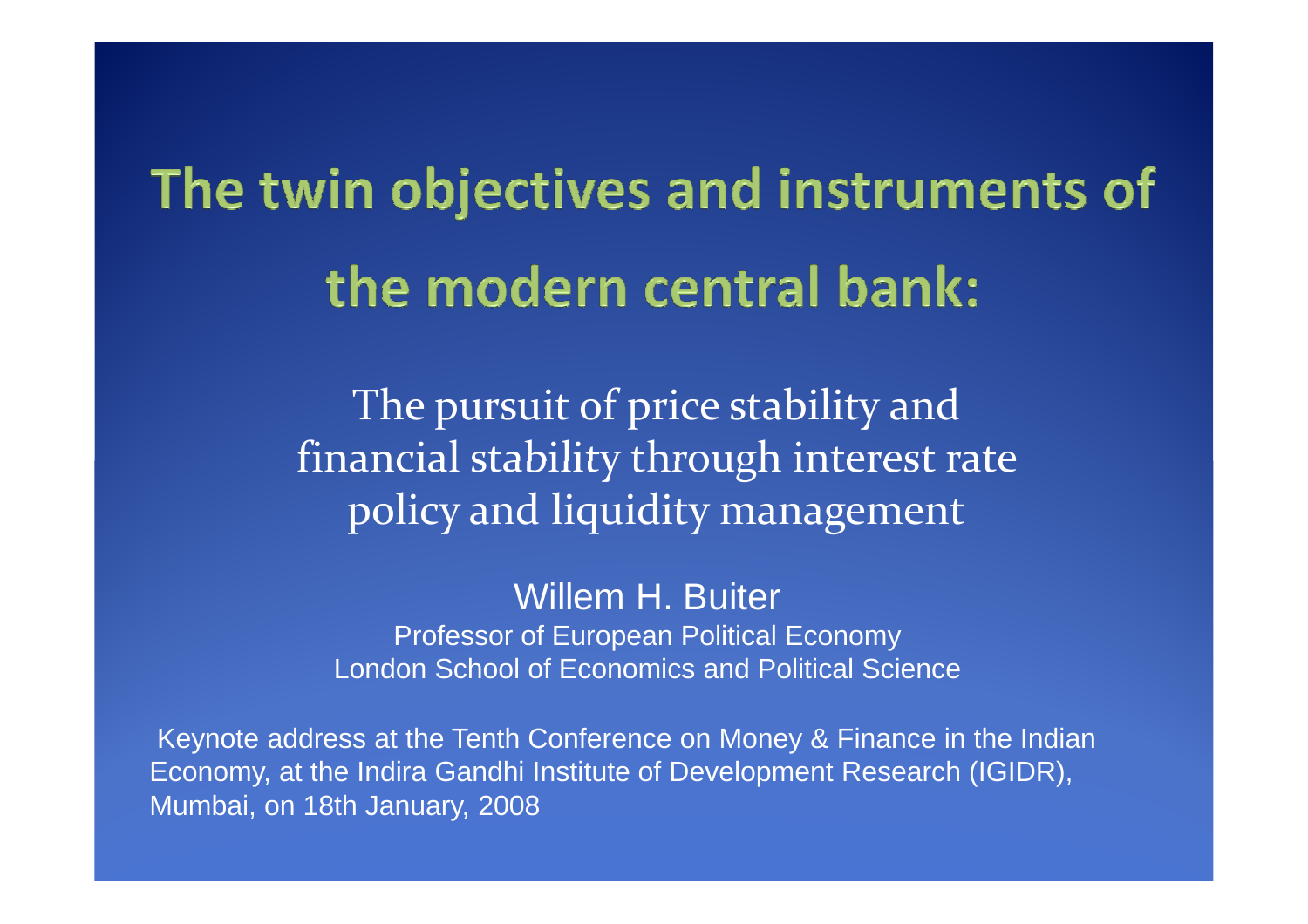## Subject of the lecture

- Interest rate policy and liquidity management by the Central Bank
- What is the financial stability role of the central bank?
- Should the central bank act as lender of last resort and/or as market makerof last resort?
- It the central bank is either the LoLR or the MMLR, how does this affect the practice and institutionalimplementation of interest rate policy?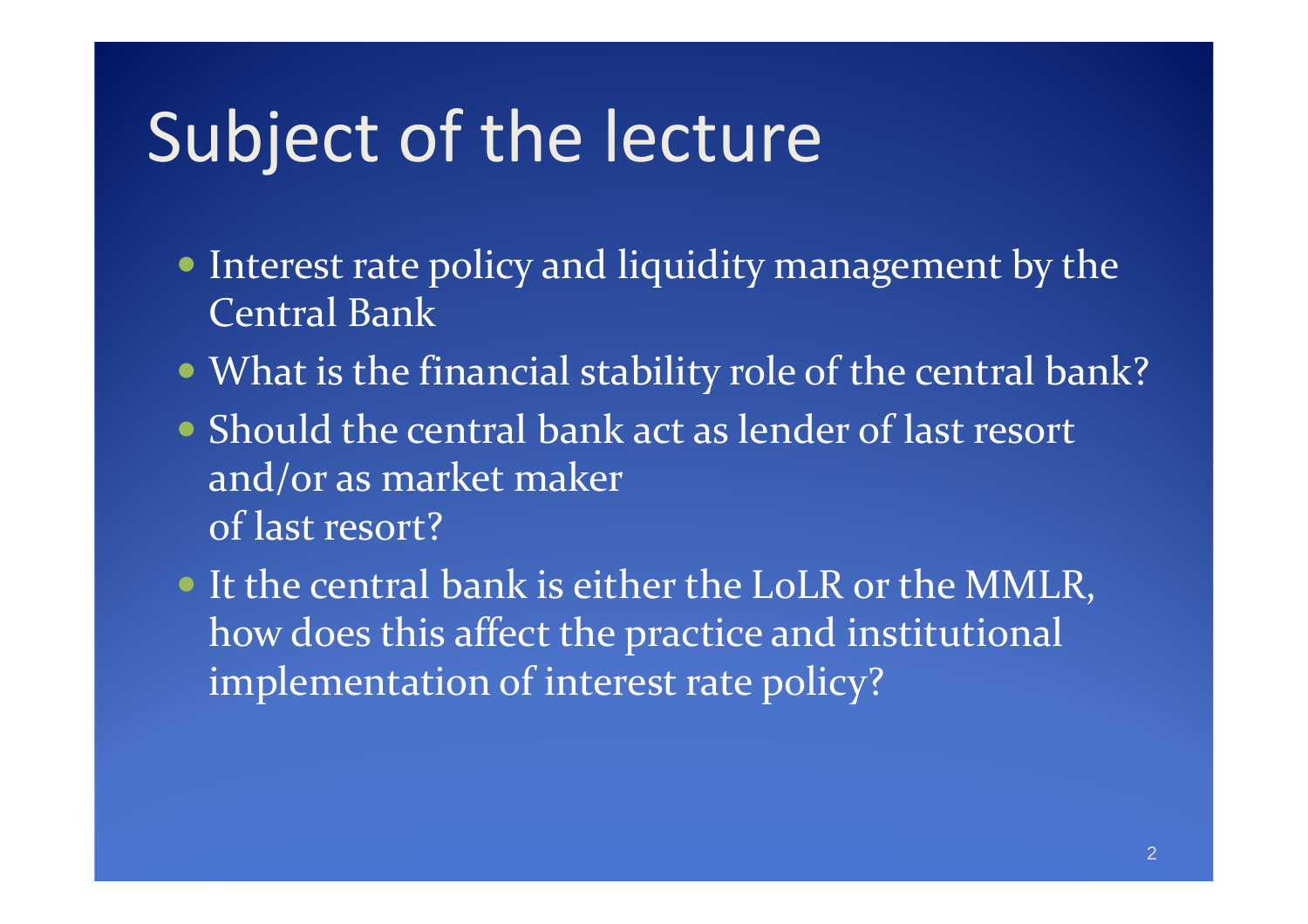# Subject of lecture:

- Part of a wider class of 'mechanism design problems', approached not just from an efficiency but also from a political economy perspective.
- Robust assignment of policy objectives and instruments to institutions
	- Performance in terms of objectives (output legitimacy)
	- Political acceptability of the assignment (input and process legitimacy)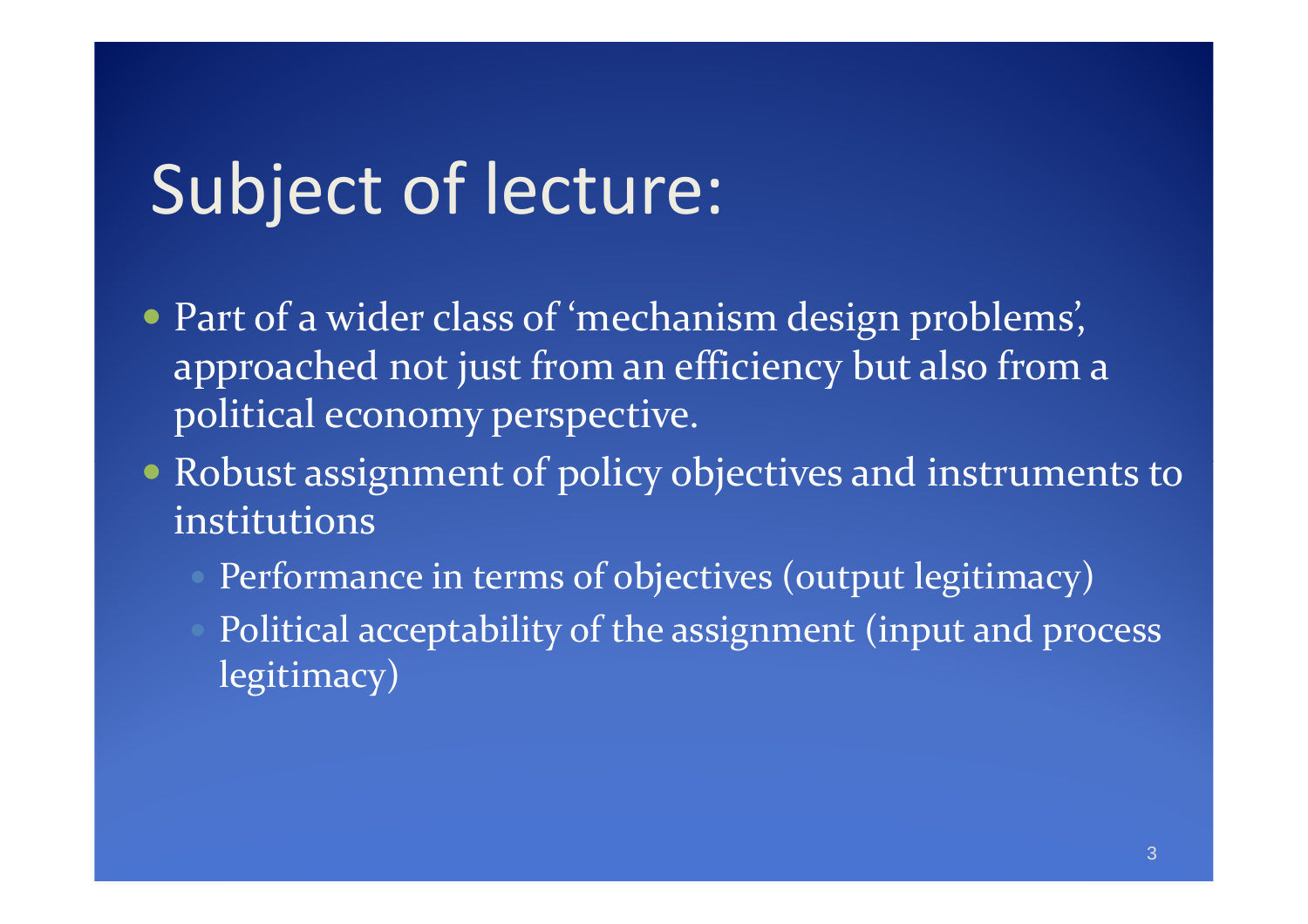# **Objectives**

- 1. Macroeconomic stability
	- a)Sustainable price stability
	- b)Sustainable full employment /zero output gap
- 2. Financial stability
	- a) Well-functioning infrastructure of payment, clearing and settlement systems at retail and wholesale levels ('plumbing')
	- No asset bubbles in key financial markets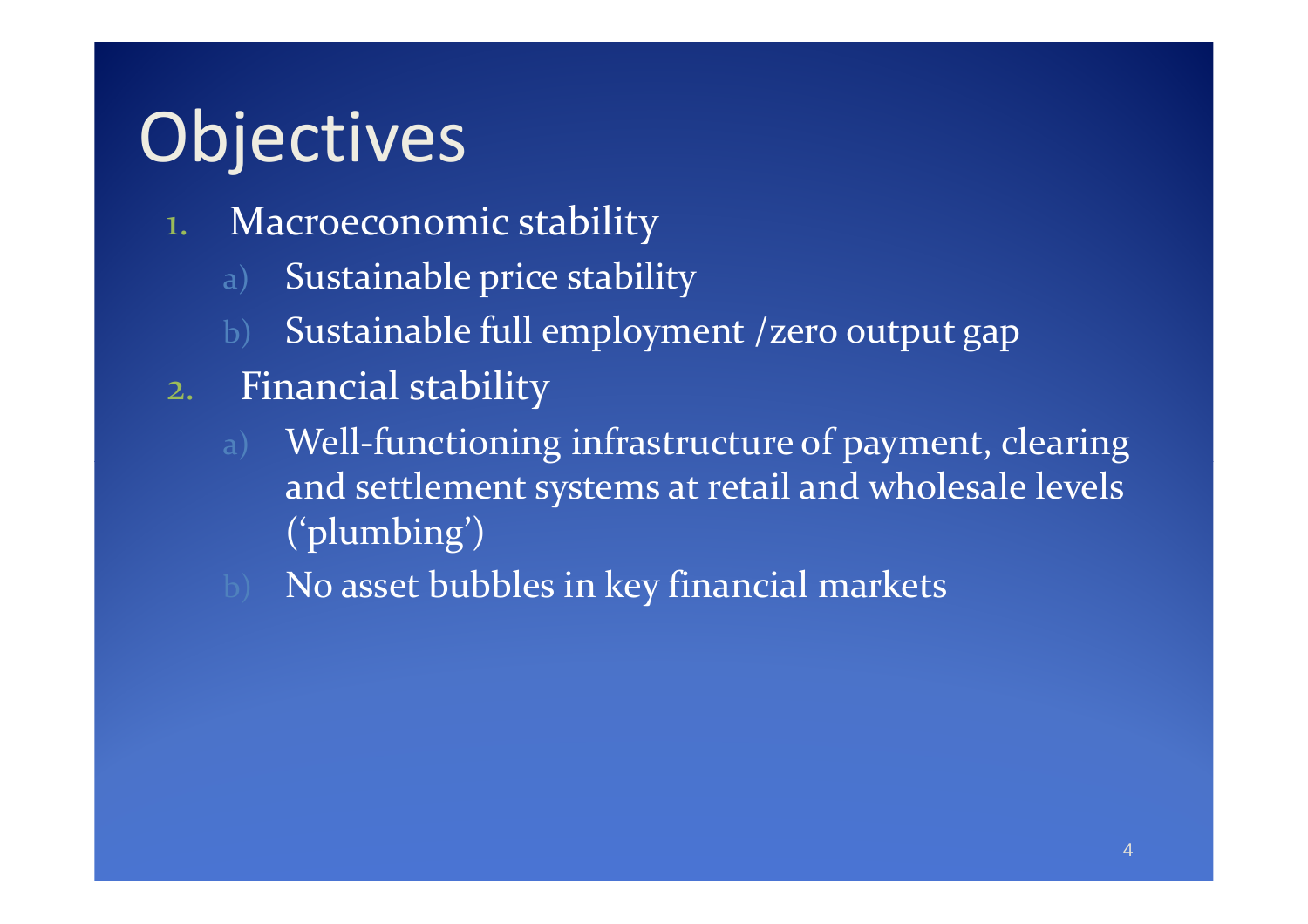# Objectives continued

- Orderly conditions in key financial markets and institutions
	- Market liquidity (for assets)
	- Funding liquidity (for institutions)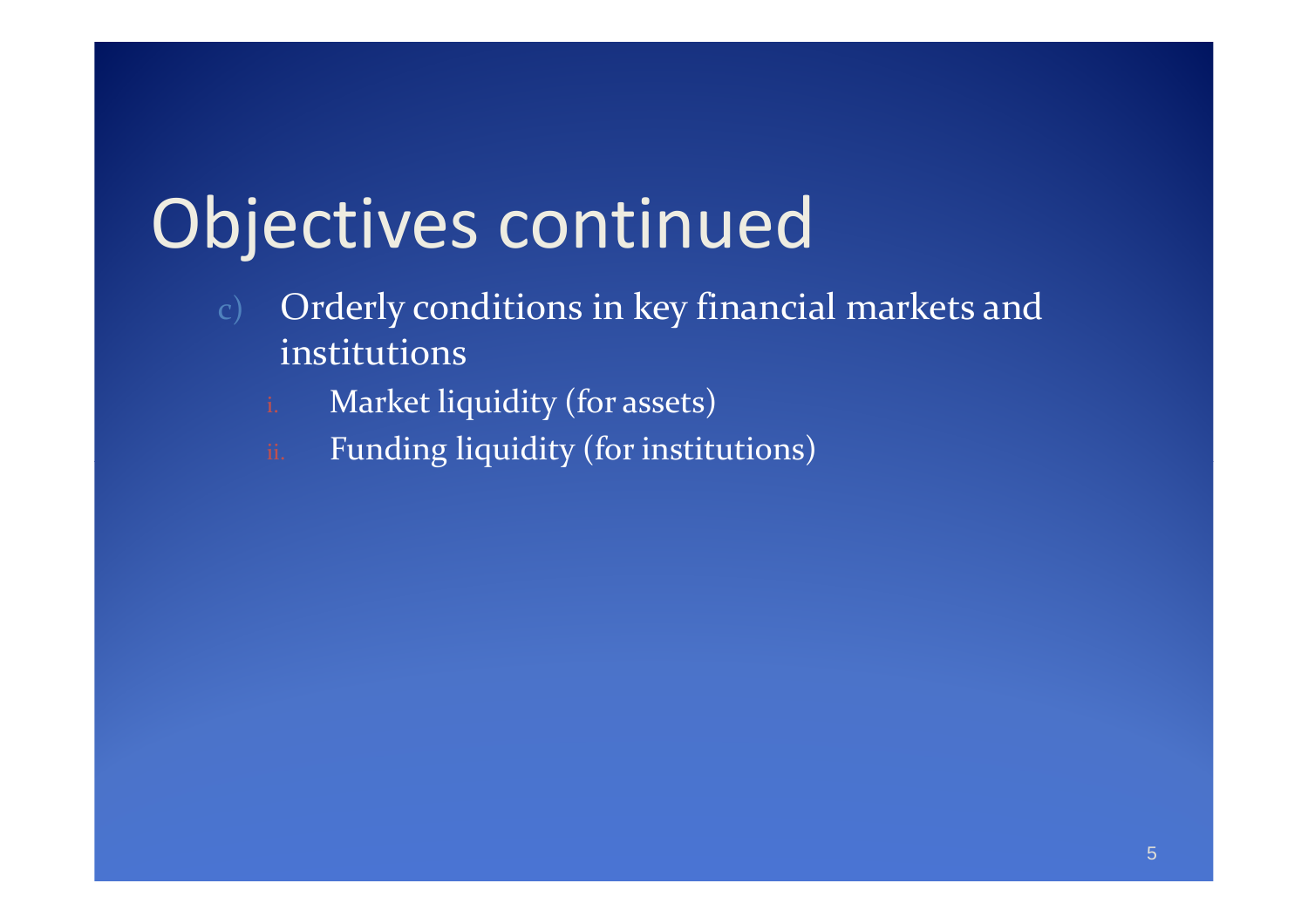# Institutions

- Central bank/monetary authority
- Regulator/supervisor of financial markets and institutions
- Treasury/ministry of finance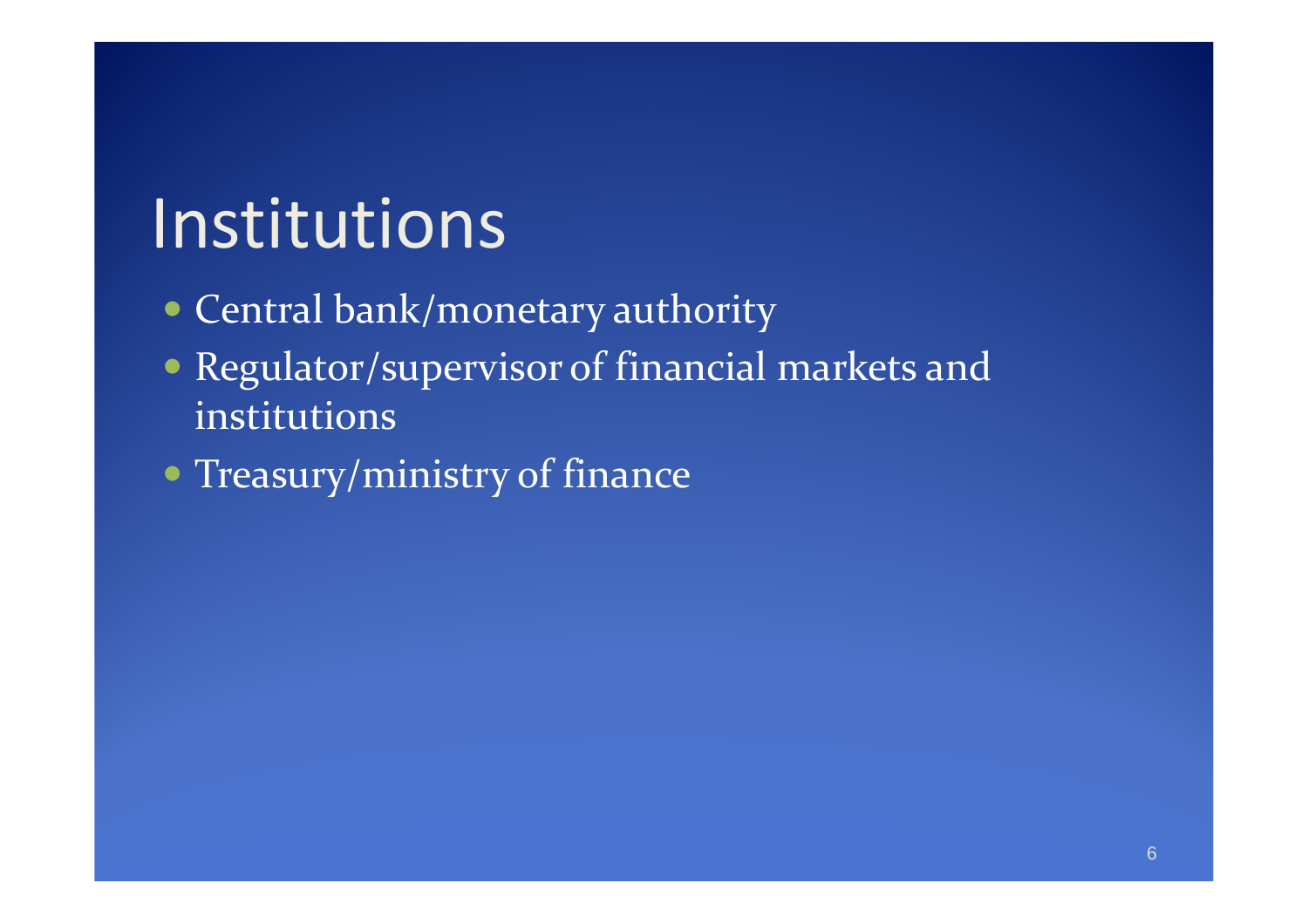## Instruments

- Monetary policy instruments1.
	- a) Short nominal risk-free interest rate or nominal exchange rate
	- b) Liquidity policy instruments
		- Discount window operations for institutions facing funding liquidity problems
		- OMOs targeted at assets suffering market illiquidity
		- Outright purchases or sales
		- $\bullet$ Repos & reverse repos (collateralised loans)

#### For both i. and ii. the following are key:

- Maturity of loans/assets
- Eligible securities
- Eligible counterparties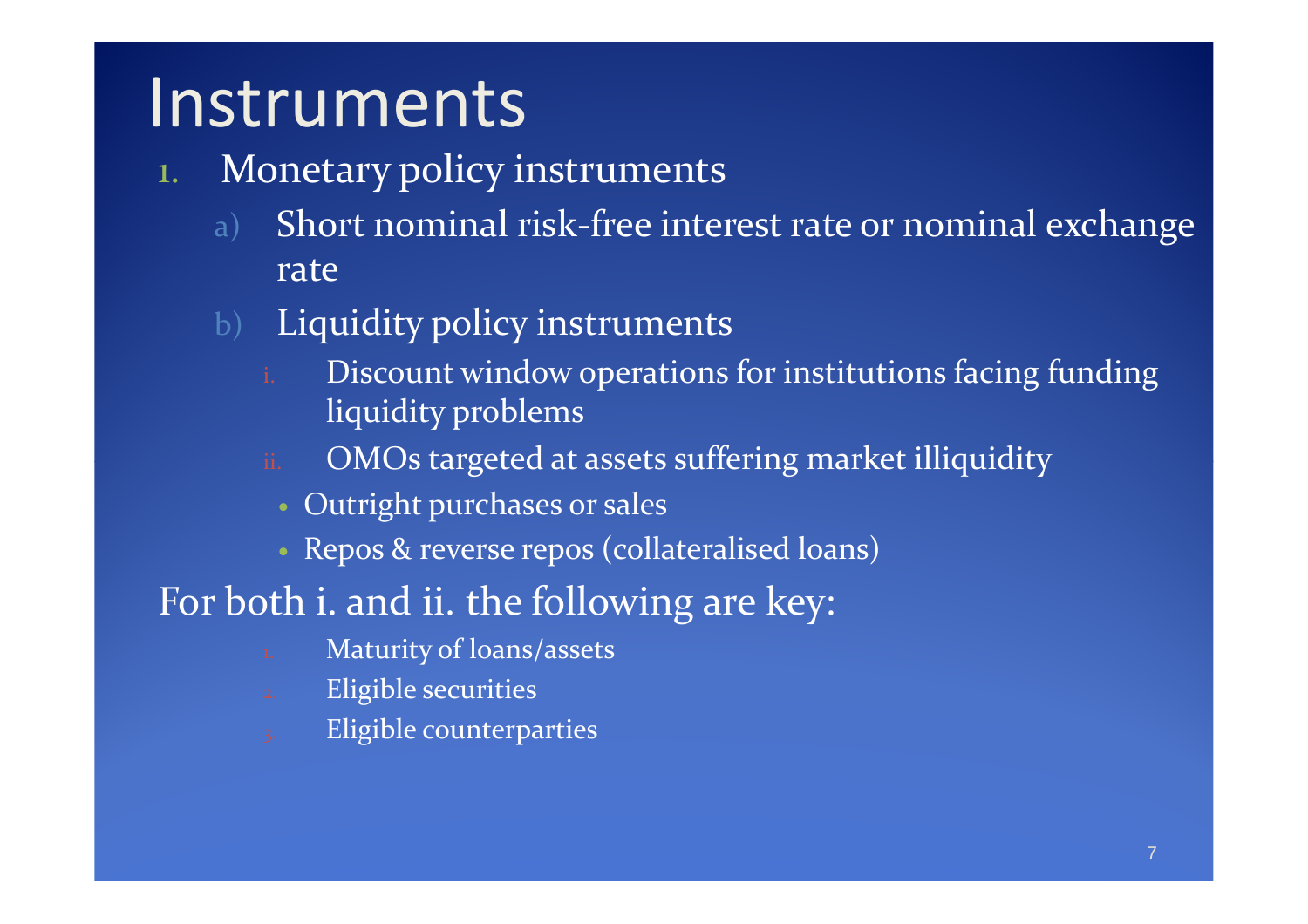### Instruments continued

- 2. Fiscal policy instruments
	- Public spending
	- Taxes
	- Financing using non-monetary instruments
- 3. Regulation
	- Capital adequacy
	- Deposit insurance
	- Liquidity requirements
	- Limits on leverage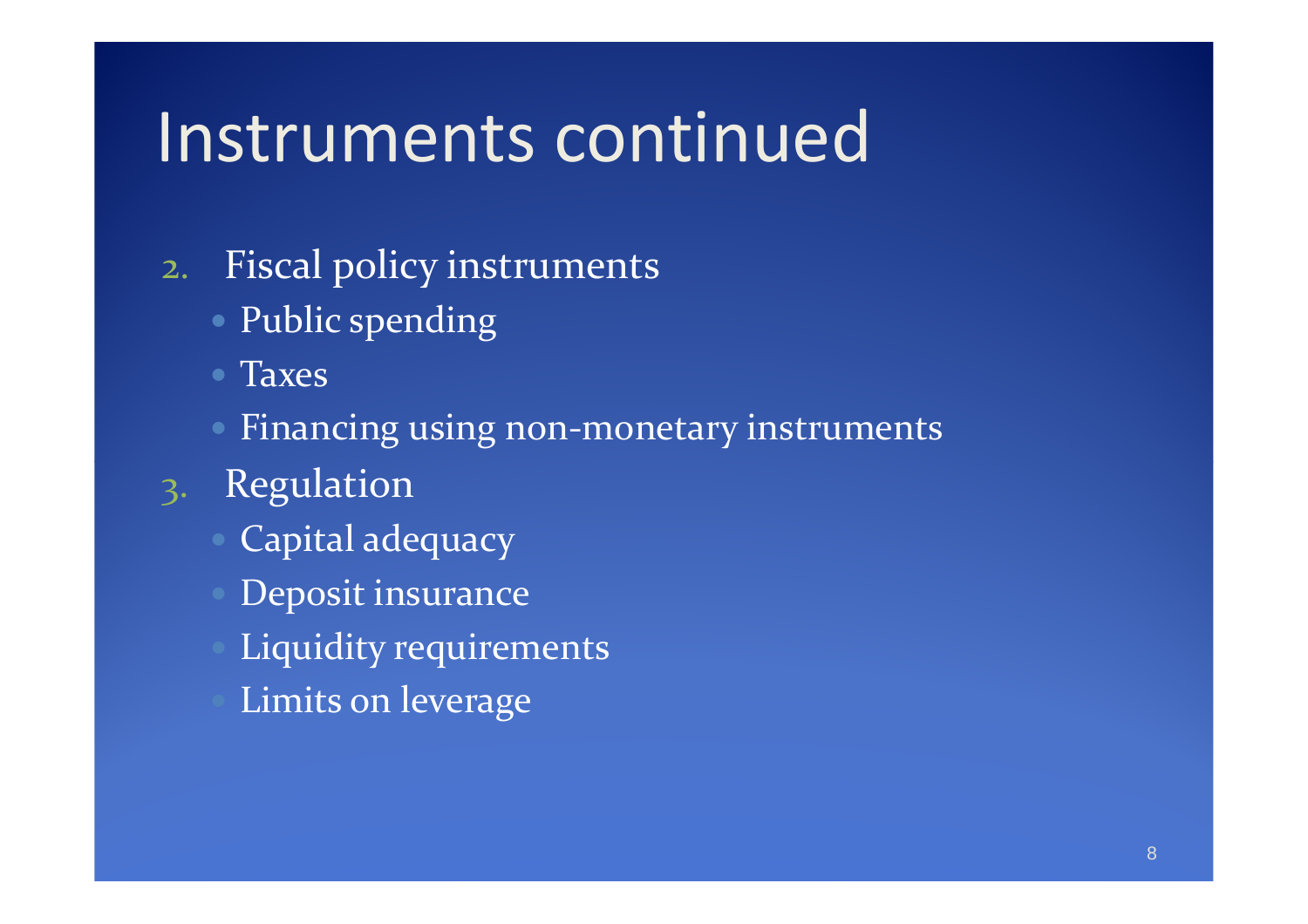## Instruments continued

- Margin requirements
- Ceilings to loan-to-value ratios
- Restrictions on short sales
- Reporting obligations
- Governance requirements
- Constraints on remuneration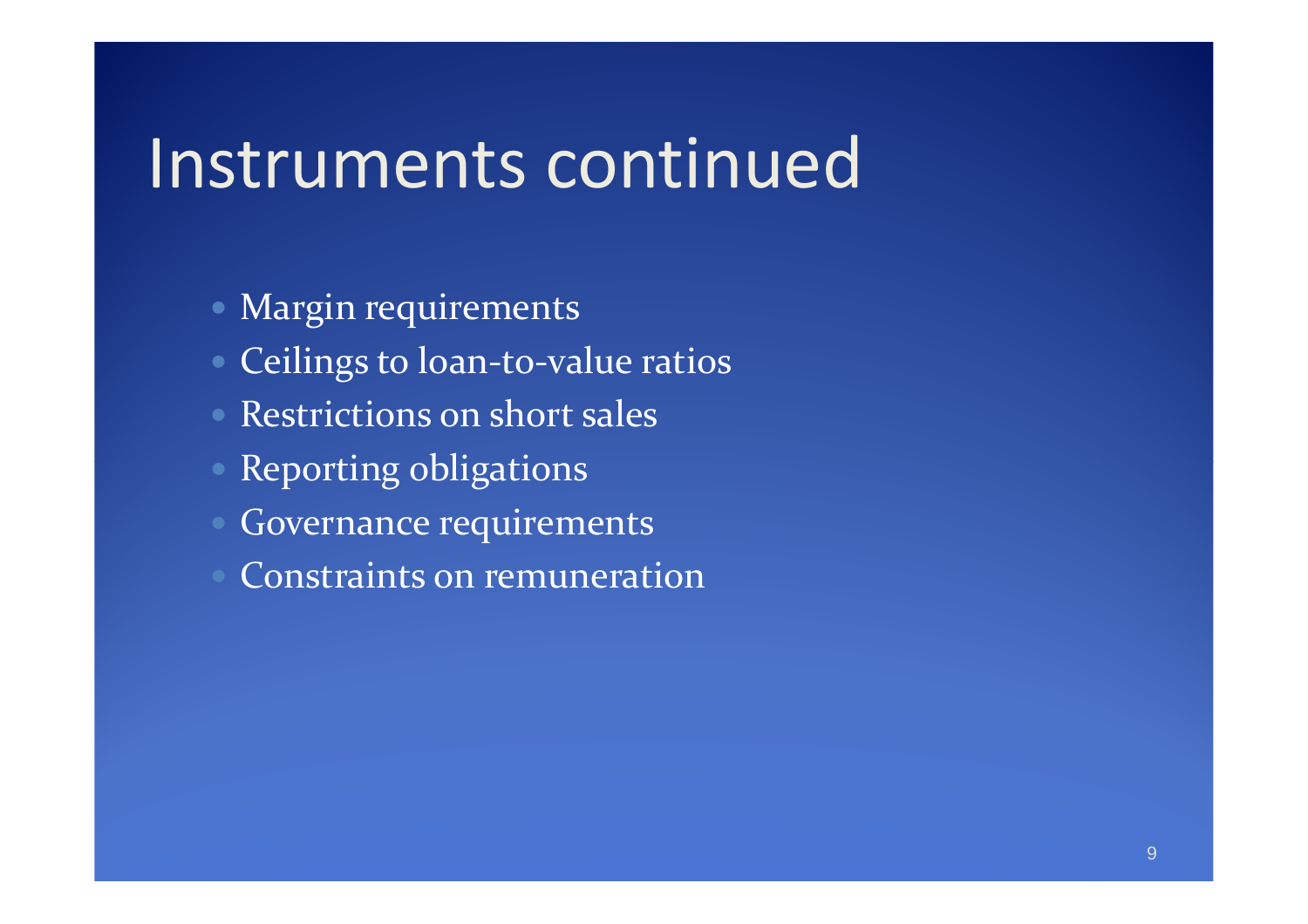- When everything is interdependent, why assign (primary responsibility for) specific objectives and instruments to specific institutions?
	- Decentralisation may make technical/efficiency sense
		- Local (private) information
		- Commitment mechanism (Lohman's 'audience theory')
		- Decentralisation for political economy reasons (checks & balances; prevention of concentration of power)
		- Mundell: instrument should have 'comparative advantage' visà-vis objective it is assigned to.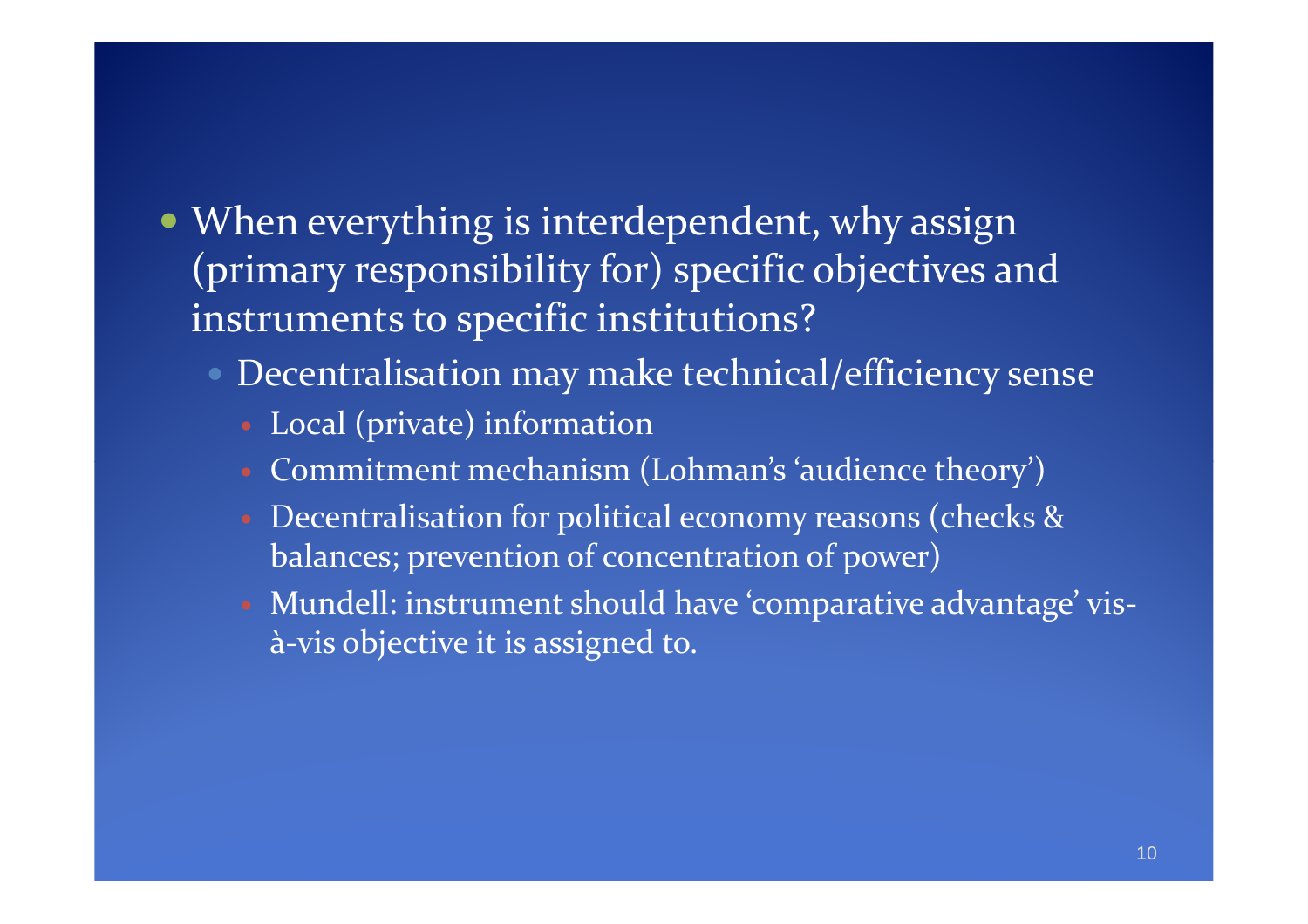## **Liquidity**

- Liquidity central to financial stability
- Monetary authority, by setting short nominal risk free rate, is inevitably deeply involved in managing market liquidity
- DSGE models with complete frictionless markets cannot address either issues of insolvency or of illiquidity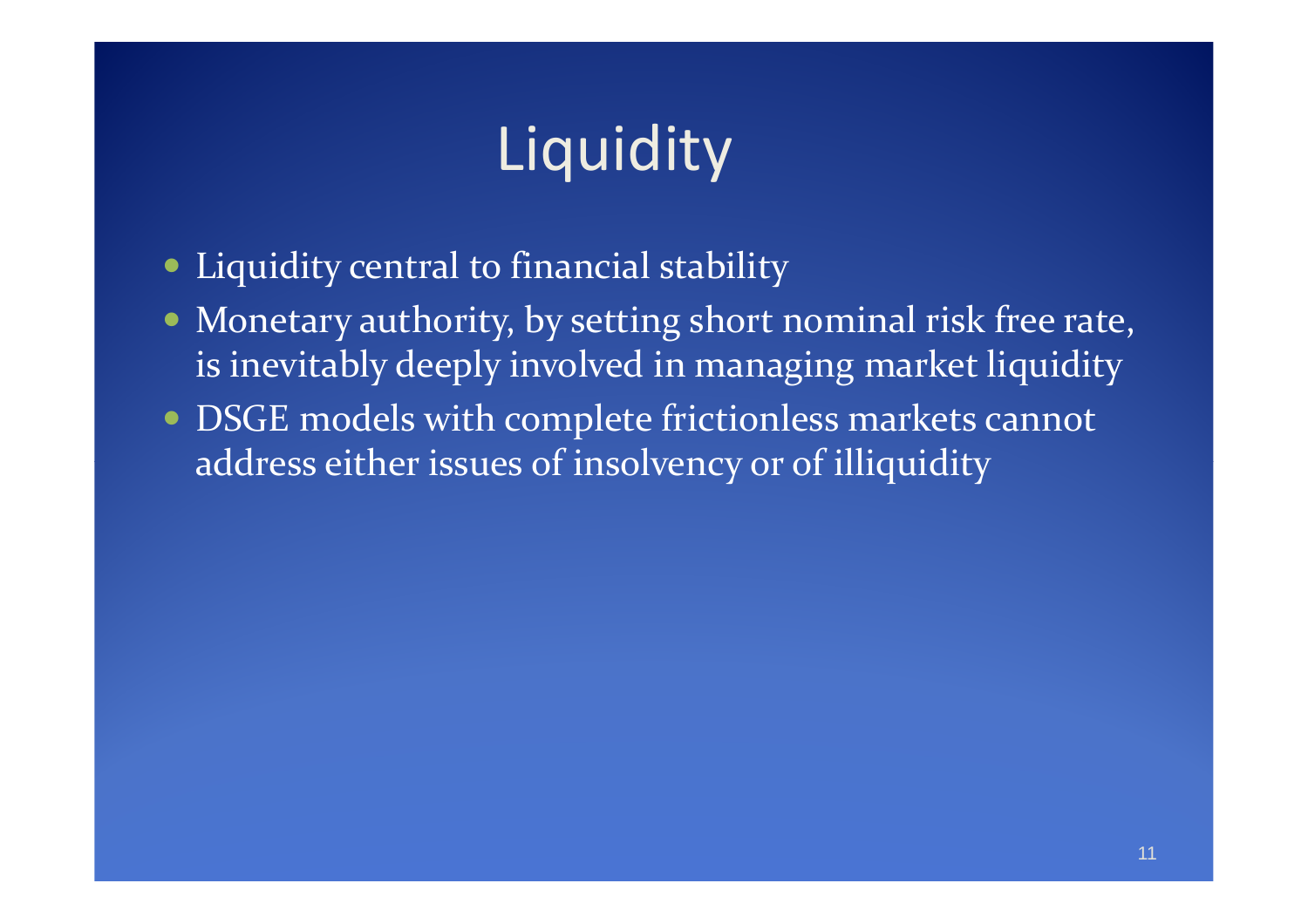### Market Liquidity & Funding Liquidity

- Market liquidity measures the ease with which an asset can be traded. It is a property of assets.
- Funding liquidity measures the ease with which an agent/institution can obtain outside finance. It is a property of agents and institutions.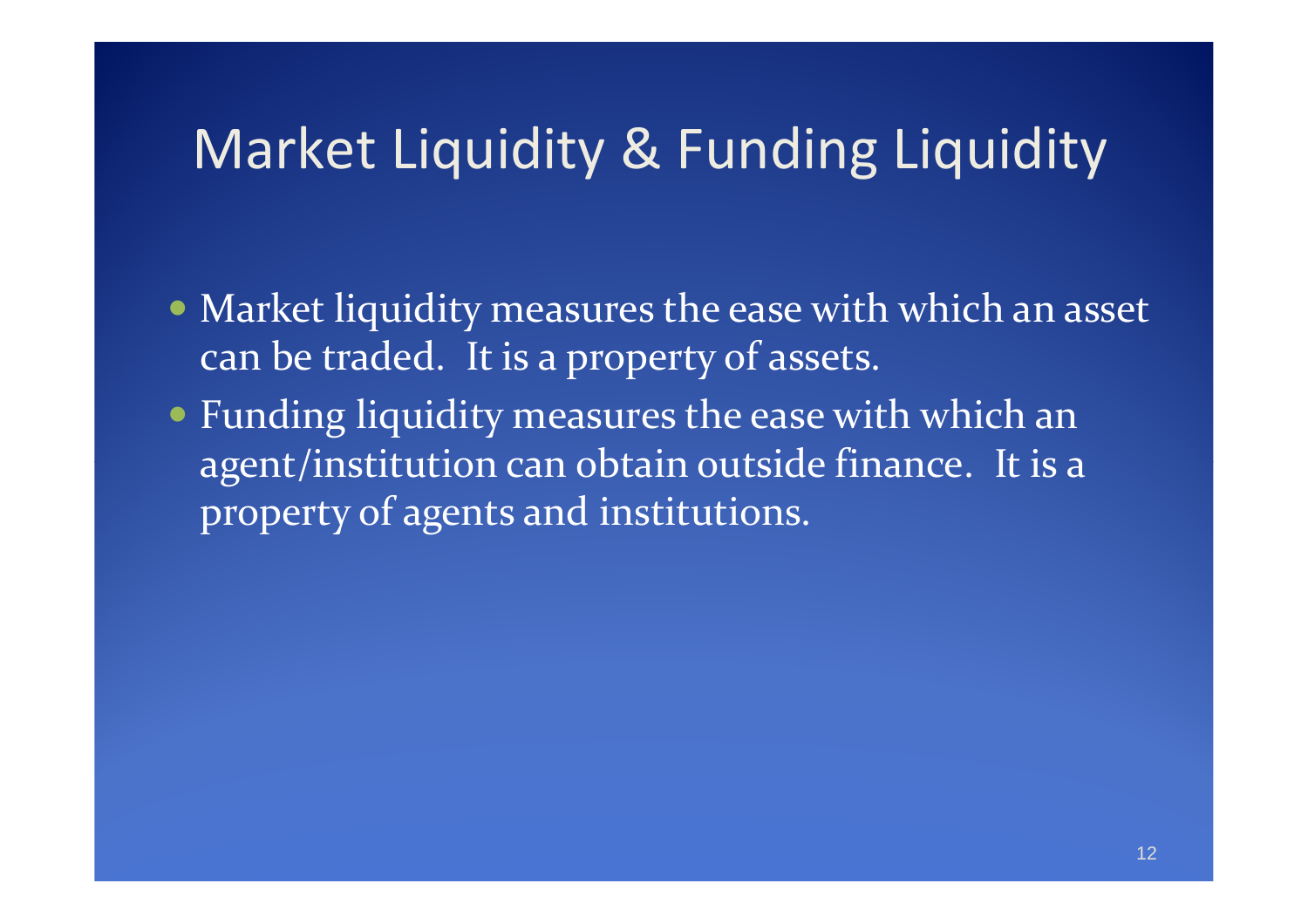### ML & FL are not independent

- Traders and other market makers provide market liquidity.
- The funding liquidity of traders and other market makers depends on market liquidity (ability to sell assets; ability to borrow secured and unsecured & issue equity).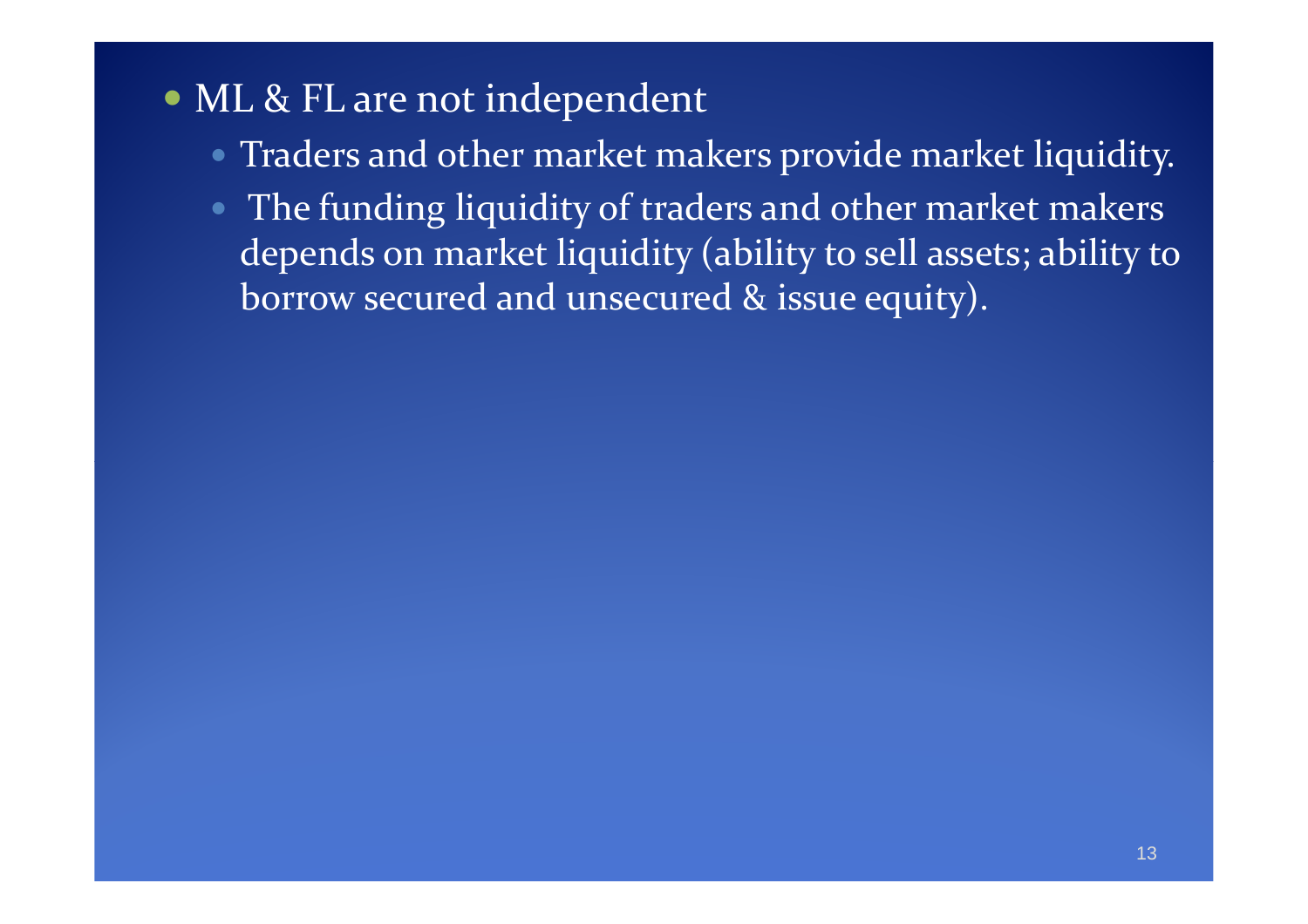### ML in somewhat more detail:

- Multidimensional
- Matter of degree
- Degree of ML of an asset is higher
	- the faster a given quantity of it can be sold, at a price close to its fair or fundamental value;
	- $\mathcal{L}_2$  the lower the transaction costs;
	- $\mathbf{g}_3$  the smaller the effect of the speed of the sale on the price of the asset

(A market is any matching device for buyers and sellers that abide by the principle of voluntary exchange)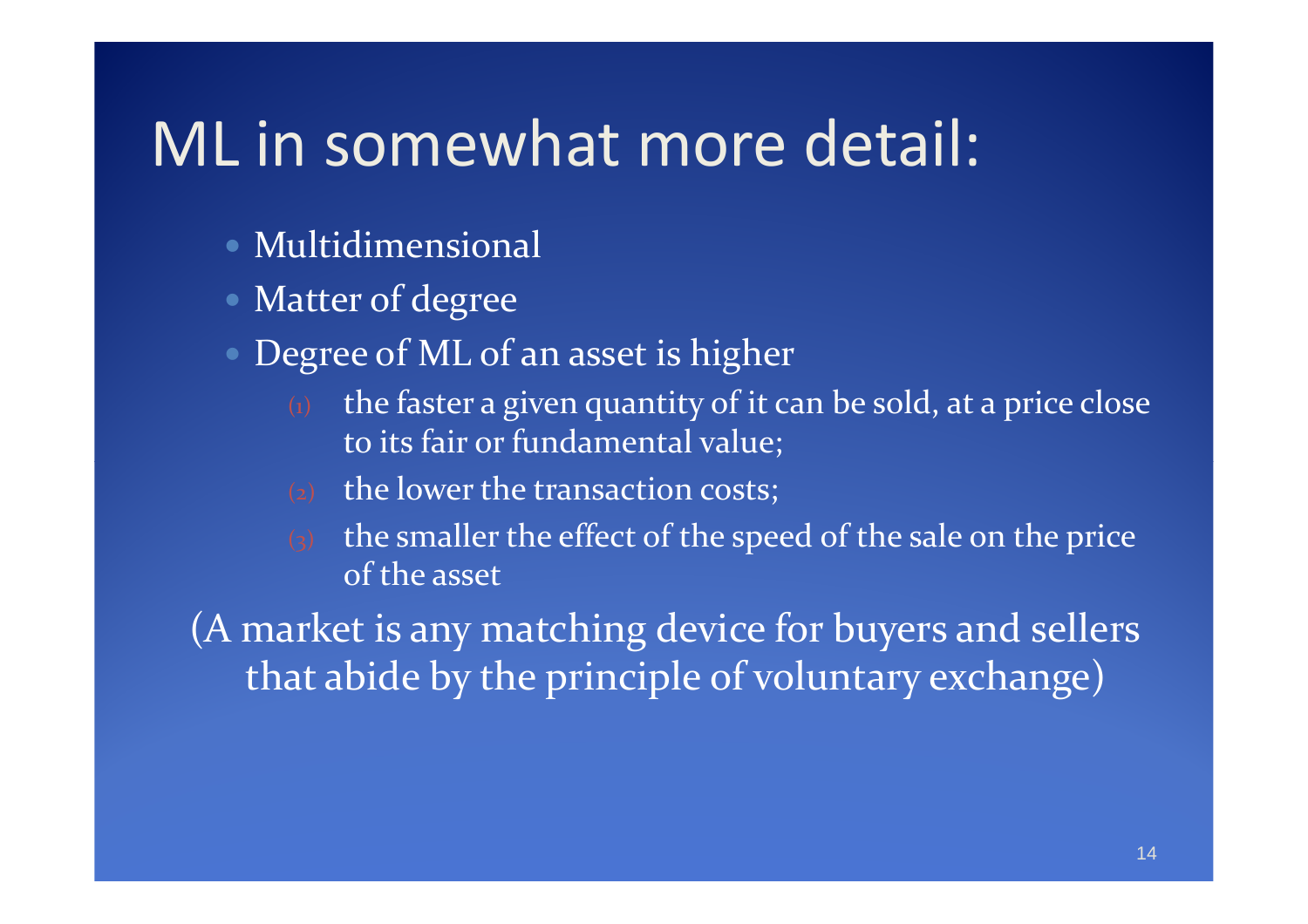## Liquidity and solvency

- Goodhart: without default risk there would be no funding liquidity risk (not clear about market liquidity).
- Reasons for illiquidity
	- Fear of default
	- Incomplete contracts and incomplete or costly contract enforcement
		- Legal restrictions on the sale of some assets
		- Asymmetric/private information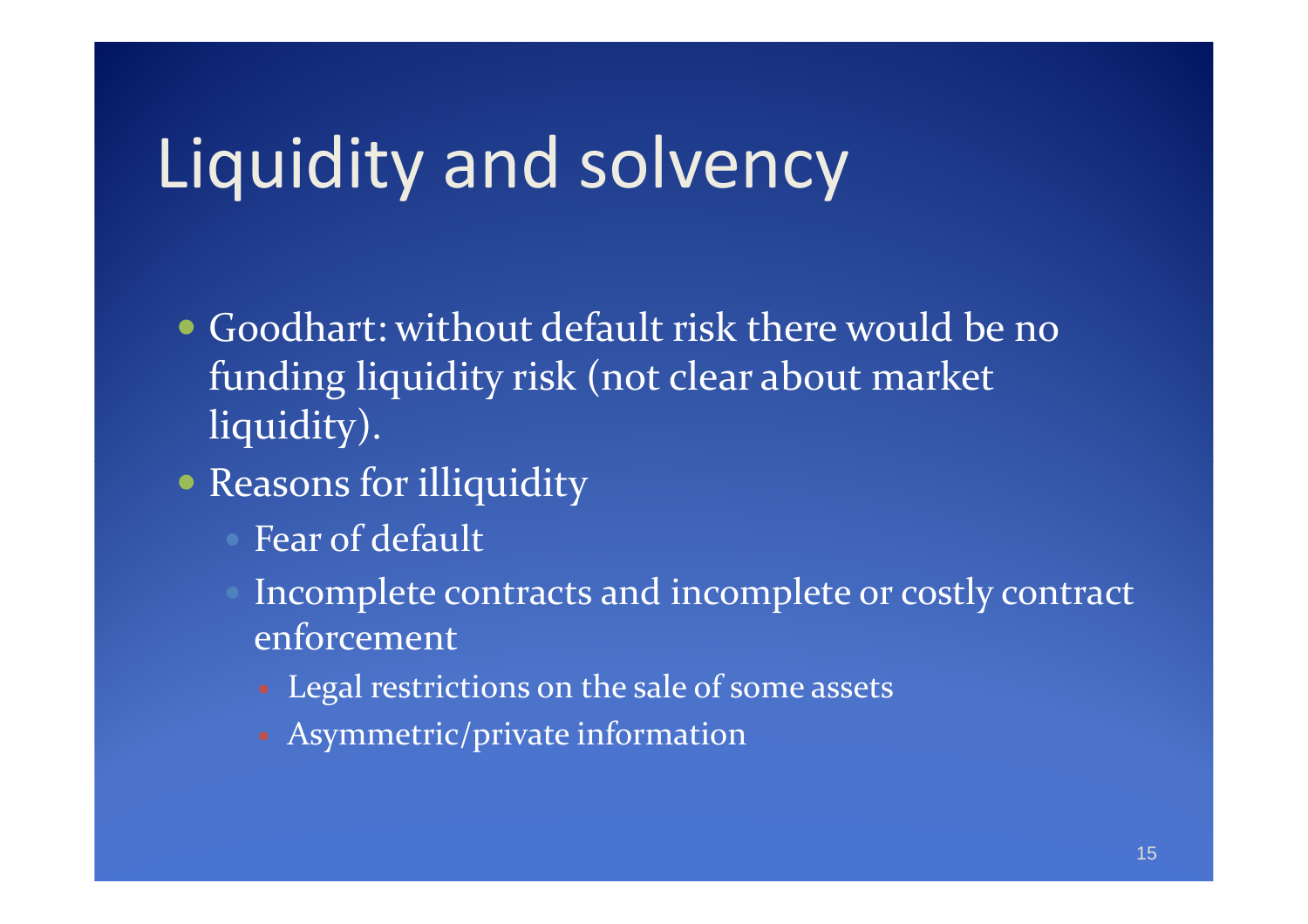# Liquidity and the central bank

- Central bank cash is perfectly, unconditionally & intrinsically liquid (being legal tender helps). Ultimately this is an implication of the coercive power of the state (the unique repository of the legitimate use of force and coercion).
- No private security has unconditional liquidity. Always relies on trust & confidence.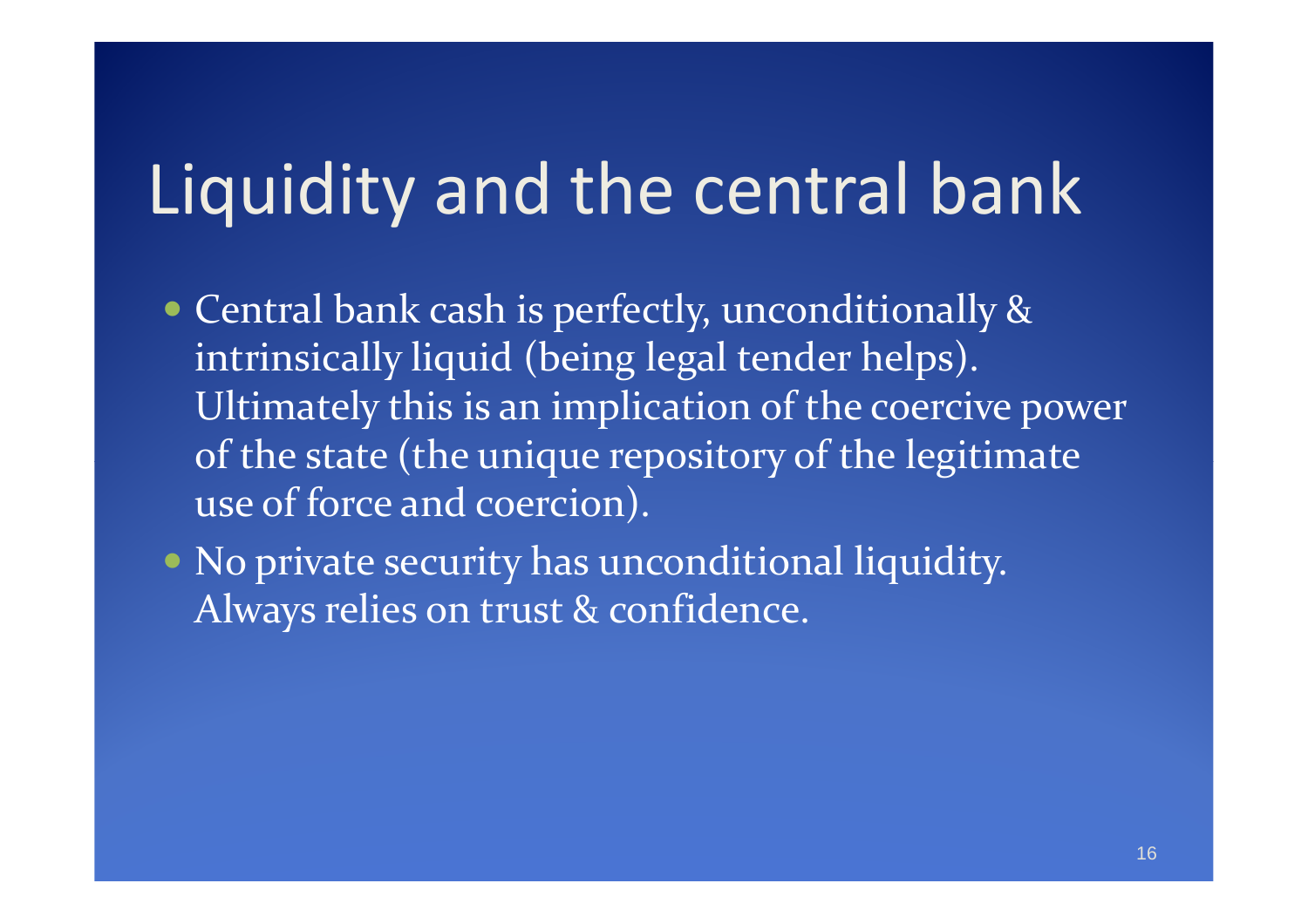# Liquidity as a public good

• Liquidity is subject to an intertemporal network externality: the likelihood of my asset being liquid today (of someone else being willing to buy it promptly and at predictable today) depends on the would-be buyers' perceptions of the likelihood they will be able to sell the asset again tomorrow, should the need arise, promptly and at a predictable price that does not involve a large loss.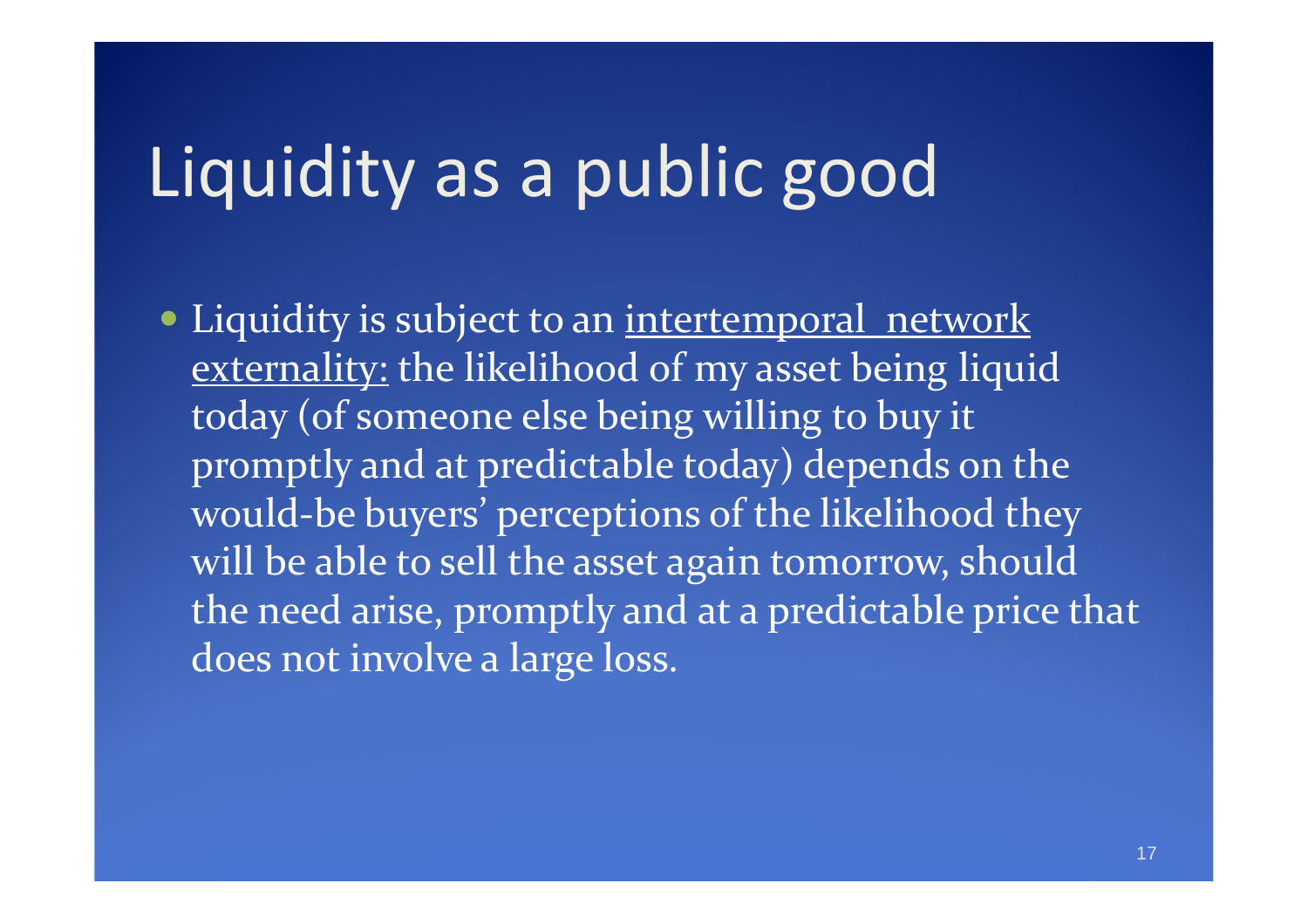- There is strategic complementarity between would-be sellers & buyers today and tomorrow in asset markets (supermodularity)
- Multiple equilibria with different levels of liquidity are possible
- Private insurance against illiquidity is possible but inefficient. Banks should borrow short & lend long,borrow liquid (under normal circumstances) & lend illiquid.
- Role for central bank as provider of funding liquidity (LoLR) and of market liquidity (MMLR)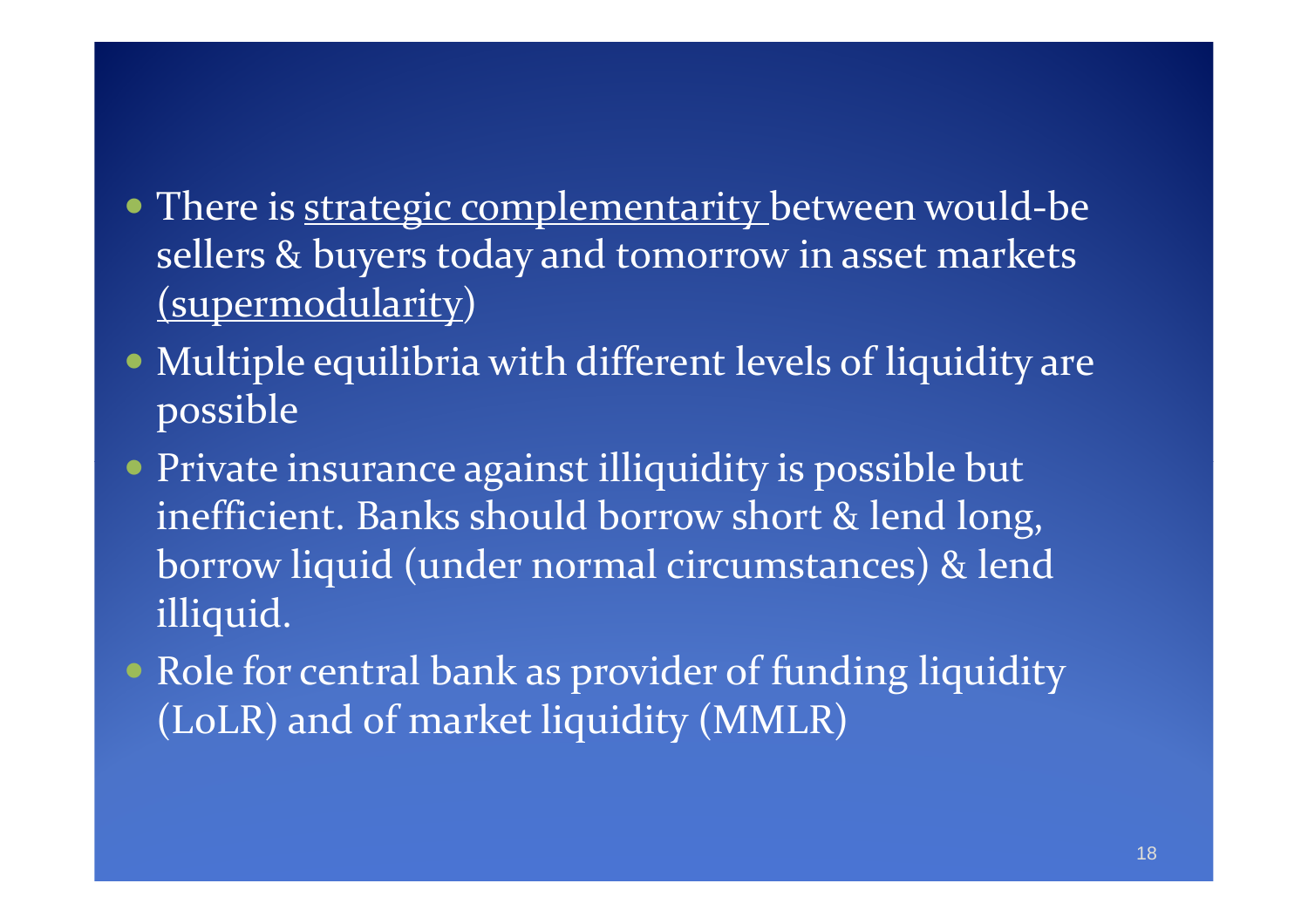# Example of funding liquidity crisis

- Dybvig-Diamond (1983) classical bank run model. Traditional banks. Liquid liabilities, withdrawable on demand & subject to sequential service constraint
	- Solutions
		- LoLR: lend freely, at a penalty rate, against collateral that would be good in normal times
		- Deposit insurance
		- Suspension of payments (standstill)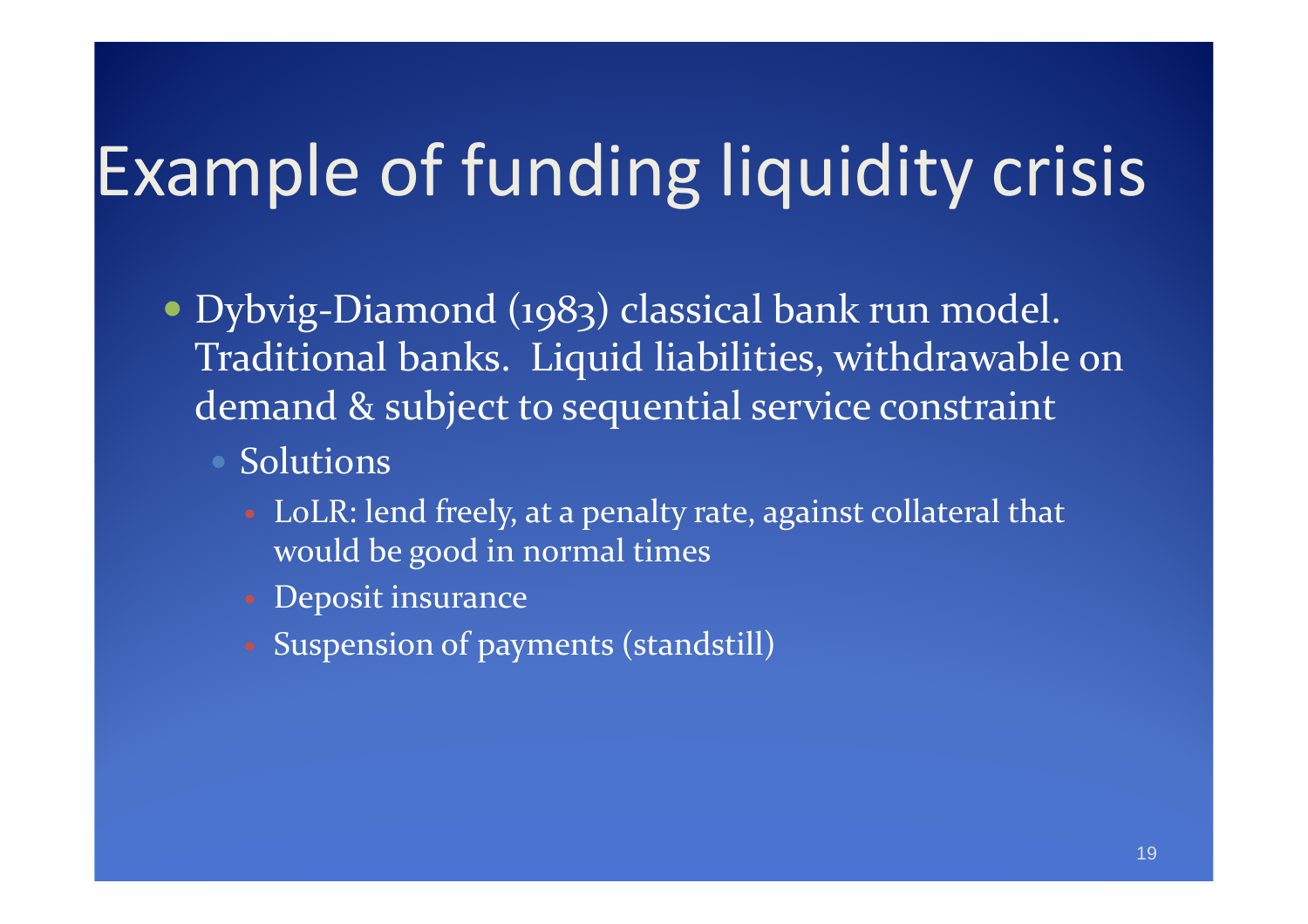## Example of market illiquidity

- Liquidity crunch faced by shadow banking sector in 2007 (short term liabilities, liquid during normal times; long term often illiquid assets); Northern Rock. Wholesale markets, e.g. ABCP markets dried up; interbank market very disorderly. Note: there *was* an increase in perceived default risk
	- Solutions
		- pray & wait
		- Central bank acts as MMLR; accepts illiquid collateral at a punitive price & subject to appropriate haircut.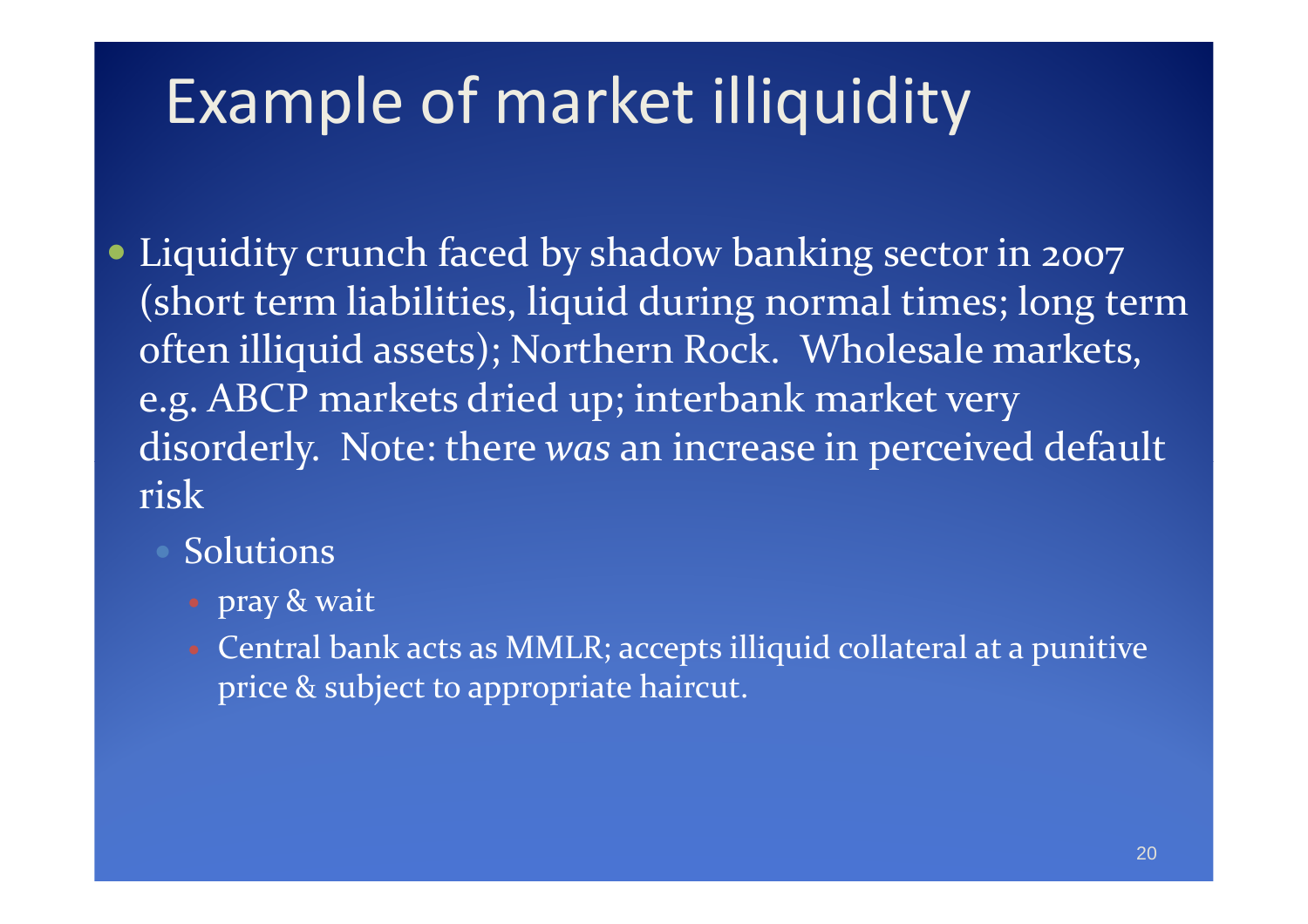### • Moral hazard (bad incentives) possible but not unavoidable with both LoLR & MMLR

- Value collateral aggressively (reverse Dutch auction) for both LoLR & MMLR.
- If issue goes beyond liquidity & a systemically important institution has to be rescued by the tax payer make sure that
	- Shareholders get nothing
	- Management gets fired without a golden parachute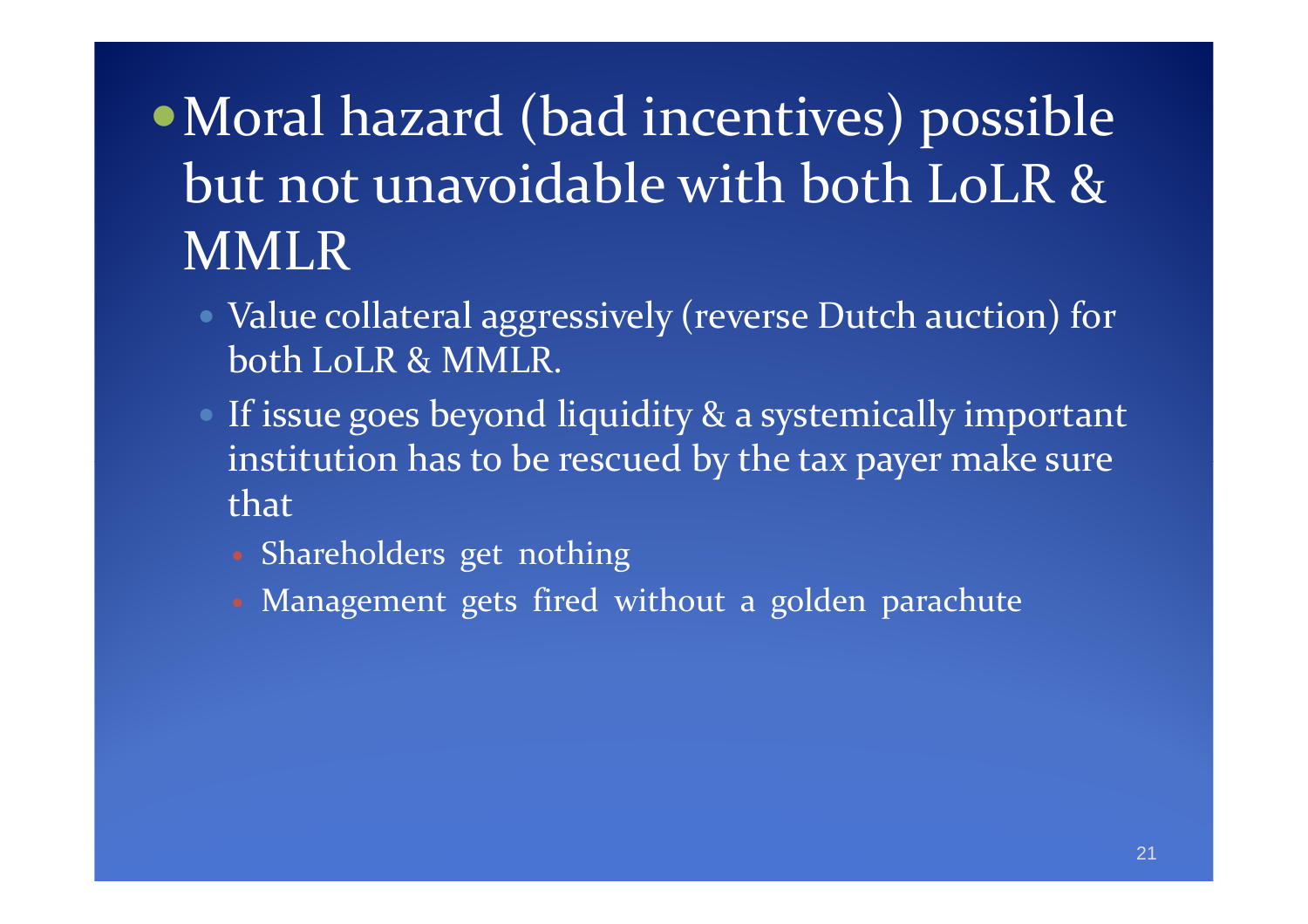# Ineffective policies for dealing with market /funding liquidity crisis

- Cuts in the official policy rate: inappropriate (Fed is prone to this)
- Cuts in the spread between the discount rate and the official policy rate: perverse (Fed did this in August).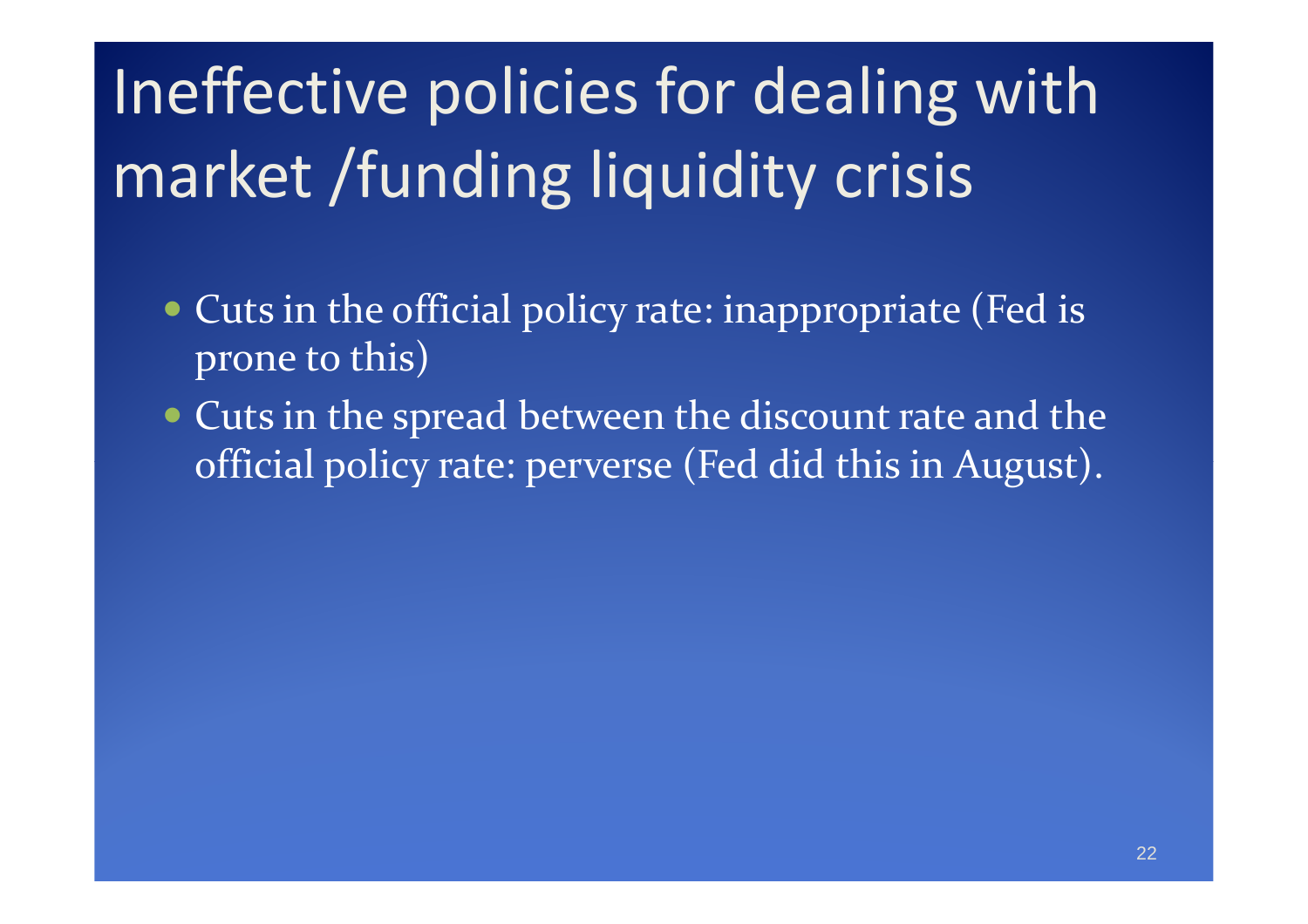# Effective policies for dealing with market/funding liquidity crisis

### Liquidity policy

- Enhance set of eligible collateral in repos (and at the discount window): effective
- $\bullet$  Extend the maturity of the loans at the discount window: effective
- Increase scale of repos at longer maturities
- Enhance set of eligible counterparties in repos and at discount window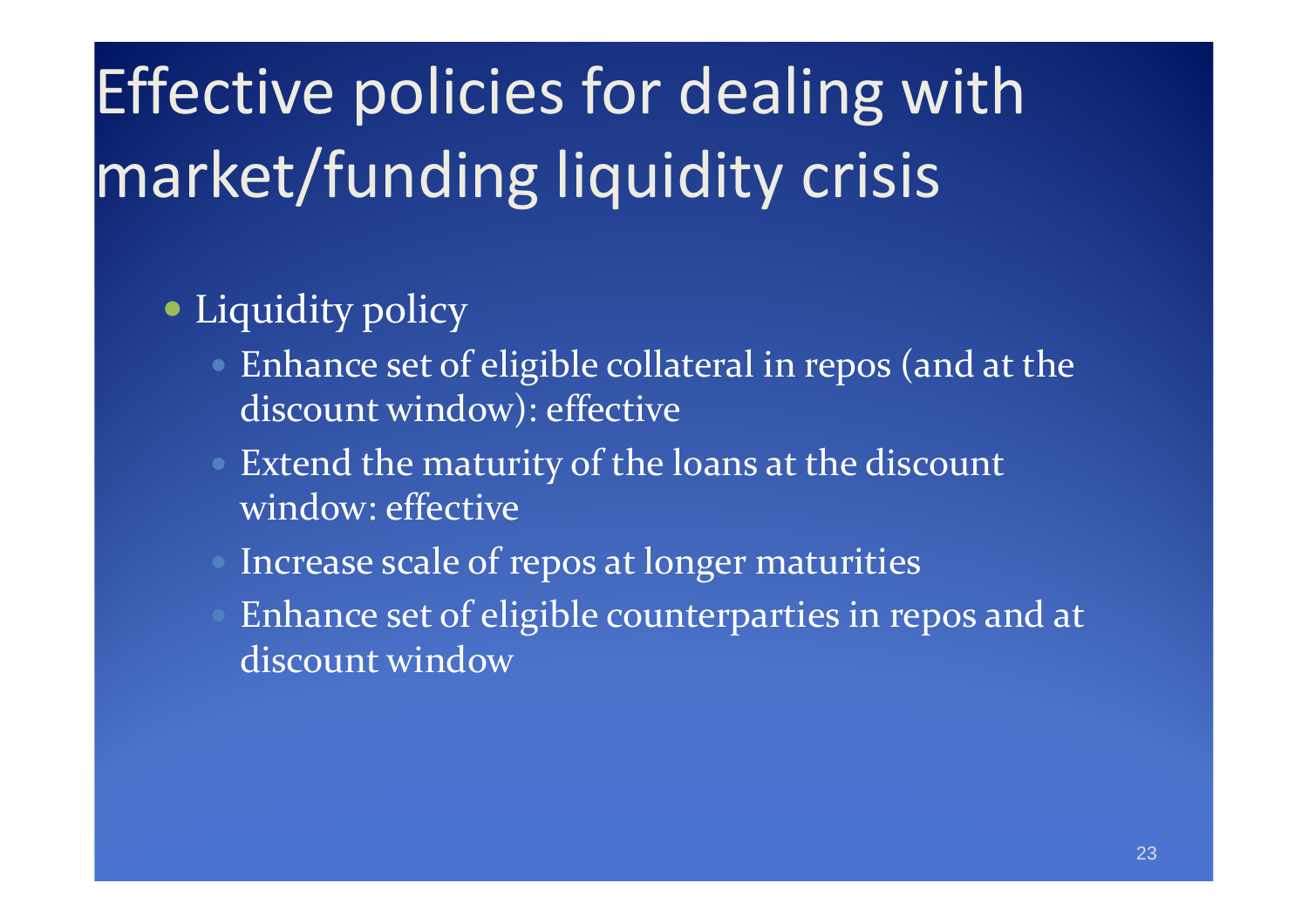# Institutionally unbundling LoLR & MMLR

- Important because operational independence of CB requires minimalist monetary authority. LoLR function is too 'political'.
- Assume deposit insurance regime is OK
- Assume insolvency regime for banks is OK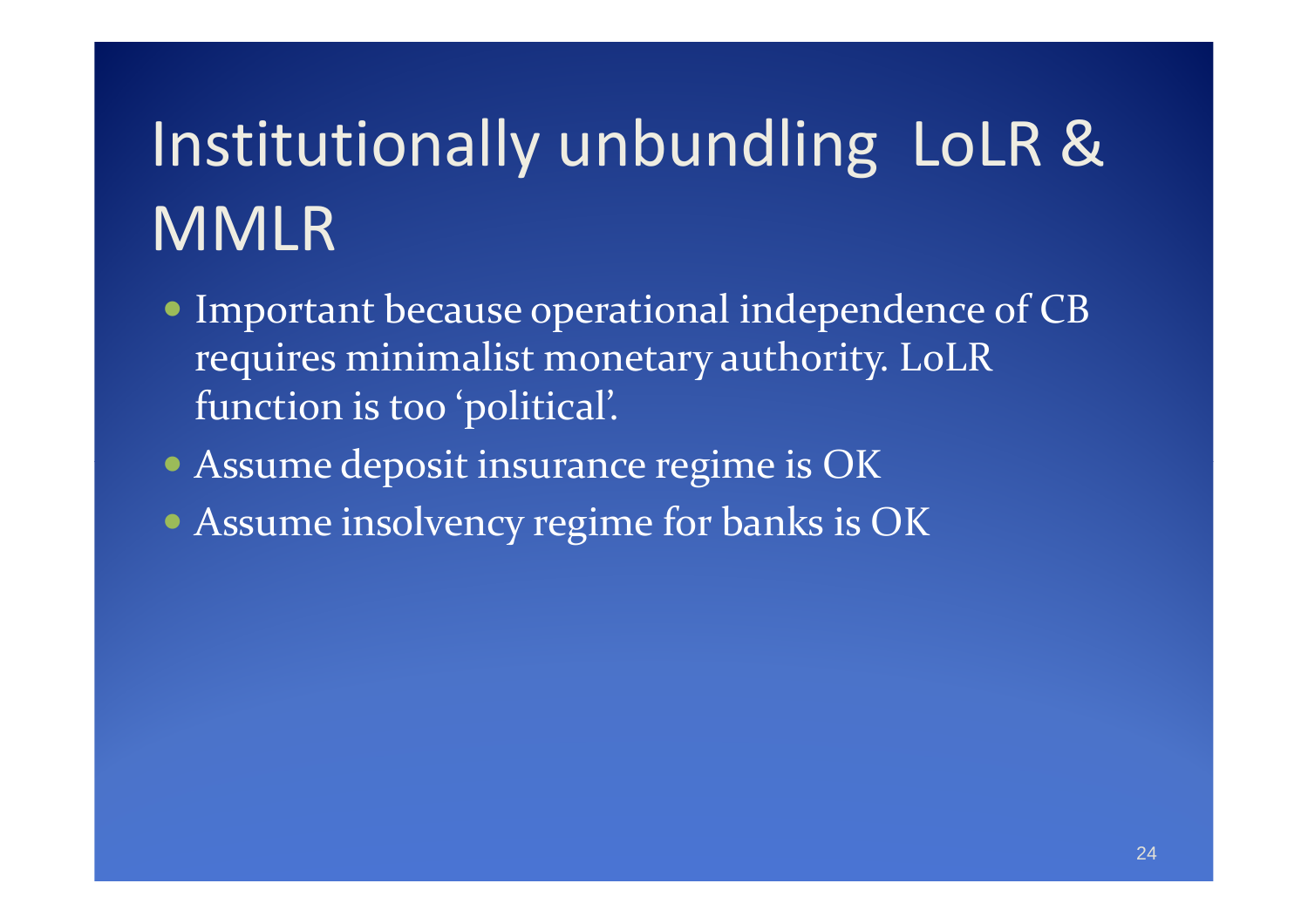### How to handle illiquid bankswhen there is effective deposit insurance



Note: discount window ≠ LoLR ; FSA as LoLR needs uncapped, open-ended credit line with BoE, guaranteed by Treasury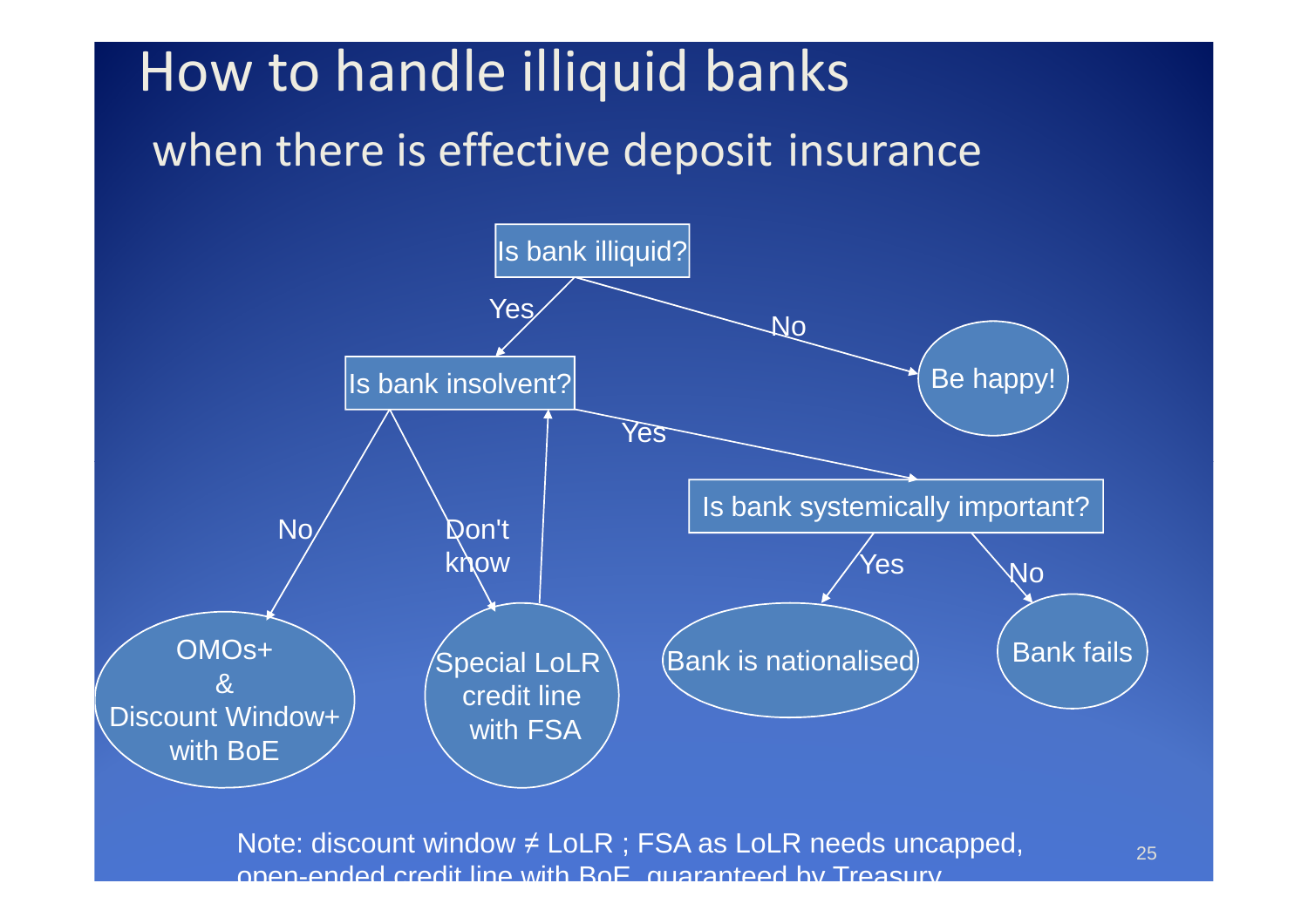## **The Tripartite Arrangement with a minimalist central bank**

|                               | <b>Financial Stability</b> |                                              |                                             | Macroeconomic Stability  |                     |
|-------------------------------|----------------------------|----------------------------------------------|---------------------------------------------|--------------------------|---------------------|
|                               | <b>Solvency</b>            | <b>Liquidity</b>                             |                                             | <b>Nominal</b><br>anchor | <b>Real economy</b> |
|                               |                            | <b>Funding</b><br><b>Liquidity</b><br>(LoLR) | <b>Market</b><br><b>Liquidity</b><br>(MMLR) |                          |                     |
| <b>Regulator</b>              | X                          | X                                            |                                             |                          |                     |
| <b>Central</b><br><b>Bank</b> |                            | X<br>(discount window<br>only)               | X                                           | X                        |                     |
| <b>Treasury</b>               | X                          | X<br>(solvency only)                         |                                             |                          | X                   |

X stands for 'responsibility for', not 'influence on'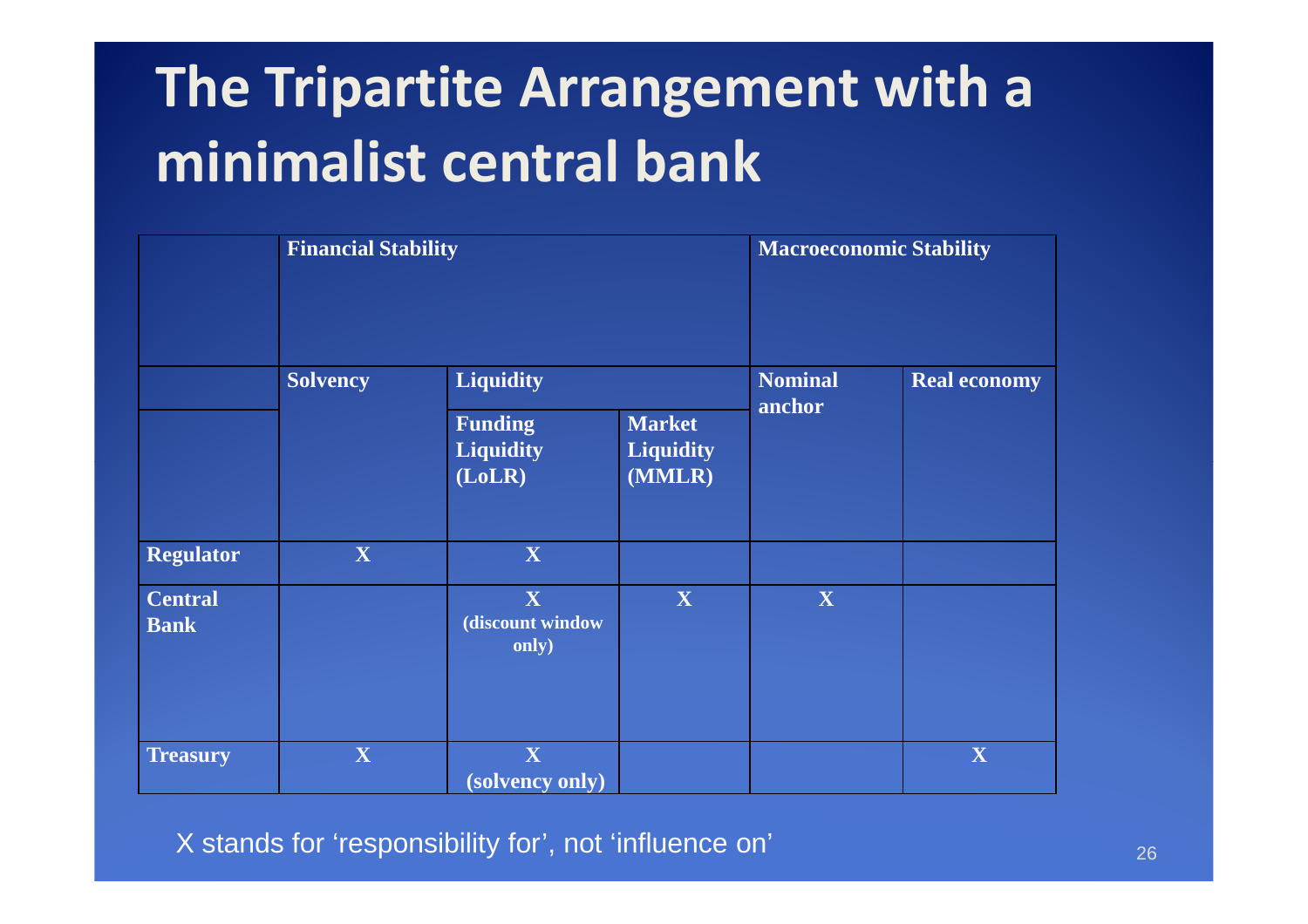## **Tripartite Arrangement with c central bank with responsibility for LoLR**

|                               | <b>Financial Stability</b> |                                                                  |                                             | <b>Macroeconomic Stability</b> |                     |
|-------------------------------|----------------------------|------------------------------------------------------------------|---------------------------------------------|--------------------------------|---------------------|
|                               | <b>Solvency</b>            | <b>Liquidity</b><br><b>Funding</b><br><b>Liquidity</b><br>(LoLR) | <b>Market</b><br><b>Liquidity</b><br>(MMLR) | <b>Nominal</b><br>anchor       | <b>Real economy</b> |
| <b>Regulator</b>              | $\overline{\mathbf{X}}$    |                                                                  |                                             |                                |                     |
| <b>Central</b><br><b>Bank</b> |                            | X<br>(discount window<br>$&$ LoLR)                               | $\mathbf{X}$                                | X                              |                     |
| <b>Treasury</b>               | X                          | X<br>(solvency only)                                             |                                             |                                | X                   |

X stands for 'responsibility for', not 'influence on'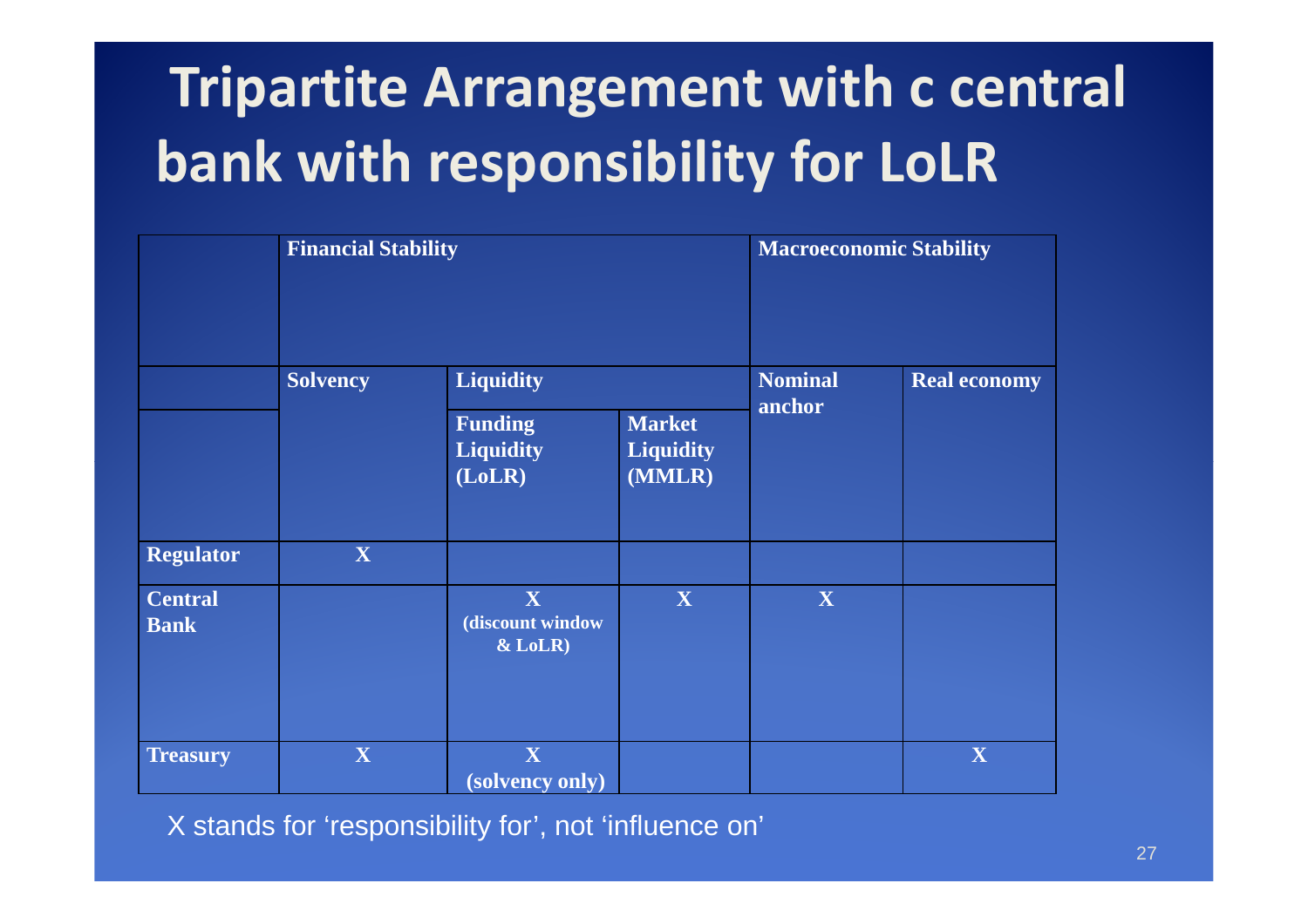### **Institutionally unbundling monetary policy & management of funding liquidity**

- Essential when there is an operationally independent Monetary Policy Committee/Council charged with setting<br>interest rates to pursue price stability
- $\bullet$  "The Bank's objective is for overnight money market yield curve, consistent with the official Bank<br>Rate, out to the next MPC decision date, with very limited<br>volatility in market interest rates out to that horizon. But<br>the Bank is not seeking to control credit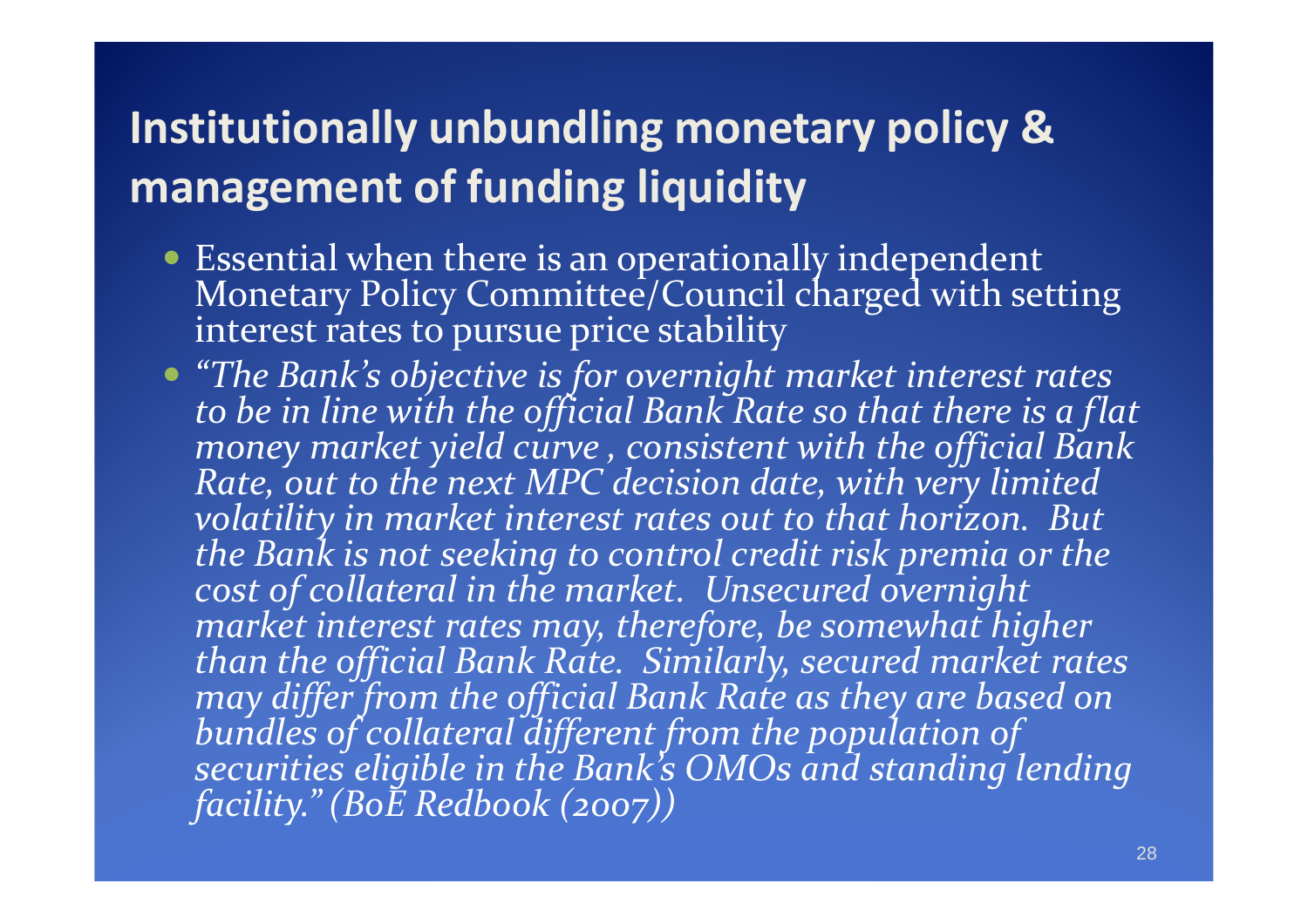## Existing methods of Fed, ECB and BoE for targeting overnight interbank rate are bizarre

- Variable rate tenders, where the amount offered by CB is expected to meet the overnight target. Corridor (at the limits set by the discount & deposit facilities) prevents excessive divergence. Banks are required to meet reserve targets 'on average' over the maintenance period
- Clear example of trying to set both price and quantity
- Obscures task of the rate-setting committees (FOMC, Governing Council, MPC).
- Solution: peg the overnight repo/reverse repo rate. Stand ready continuously to (reverse) repo at the official policy rate (fixed rate auctions)en de la component de la component de la component de la component de la component de la component de la compo<br>La component de la component de la component de la component de la component de la component de la component d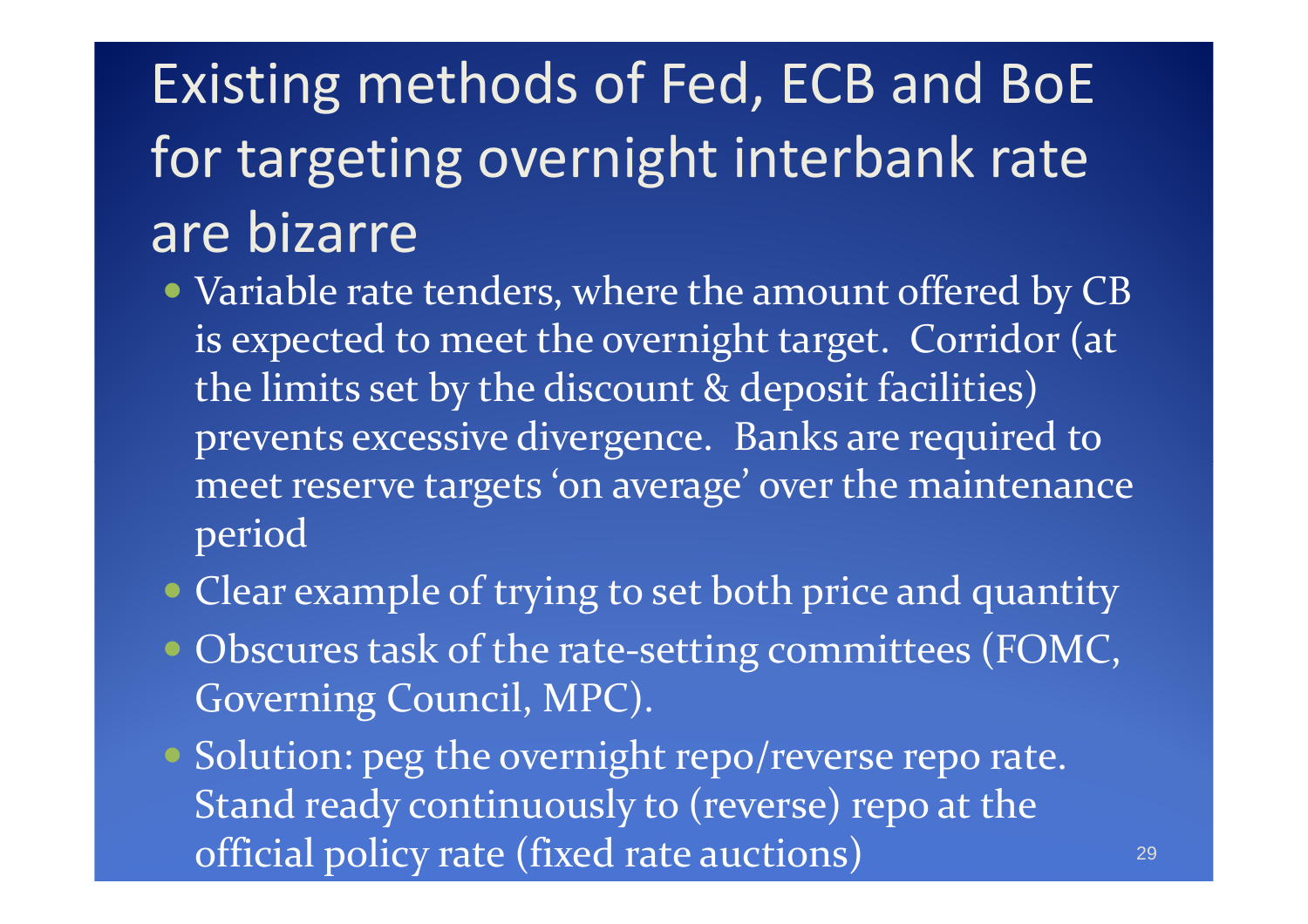### Rules for operationally separating interest rate policy from liquidity management

- 1. Fix the overnight repo and reverse repo rates at the official policy rate
	- A.Do only fixed rate repos/reverse repos
	- Meet all demand/supply at the policy rateB.
	- Be present whenever the markets are openC.
	- Do not require banks to hold overnight reserves with CB for liquidity D.purposes
	- Effectively narrows the corridor for the overnight repo/reverse repo rate E.to zero
	- Overnight interbank rate (unsecured) will be higher than repo rate because of default riskF.
	- Could cause overnight interbank market to effectively disappearG.
	- H.If (G) worries you, do limited fixed-rate repo/reverse repo and supplementary variable rate repo/reverse repo with very narrow corridor (just a little wider than the normal private interbank bid-ask spread)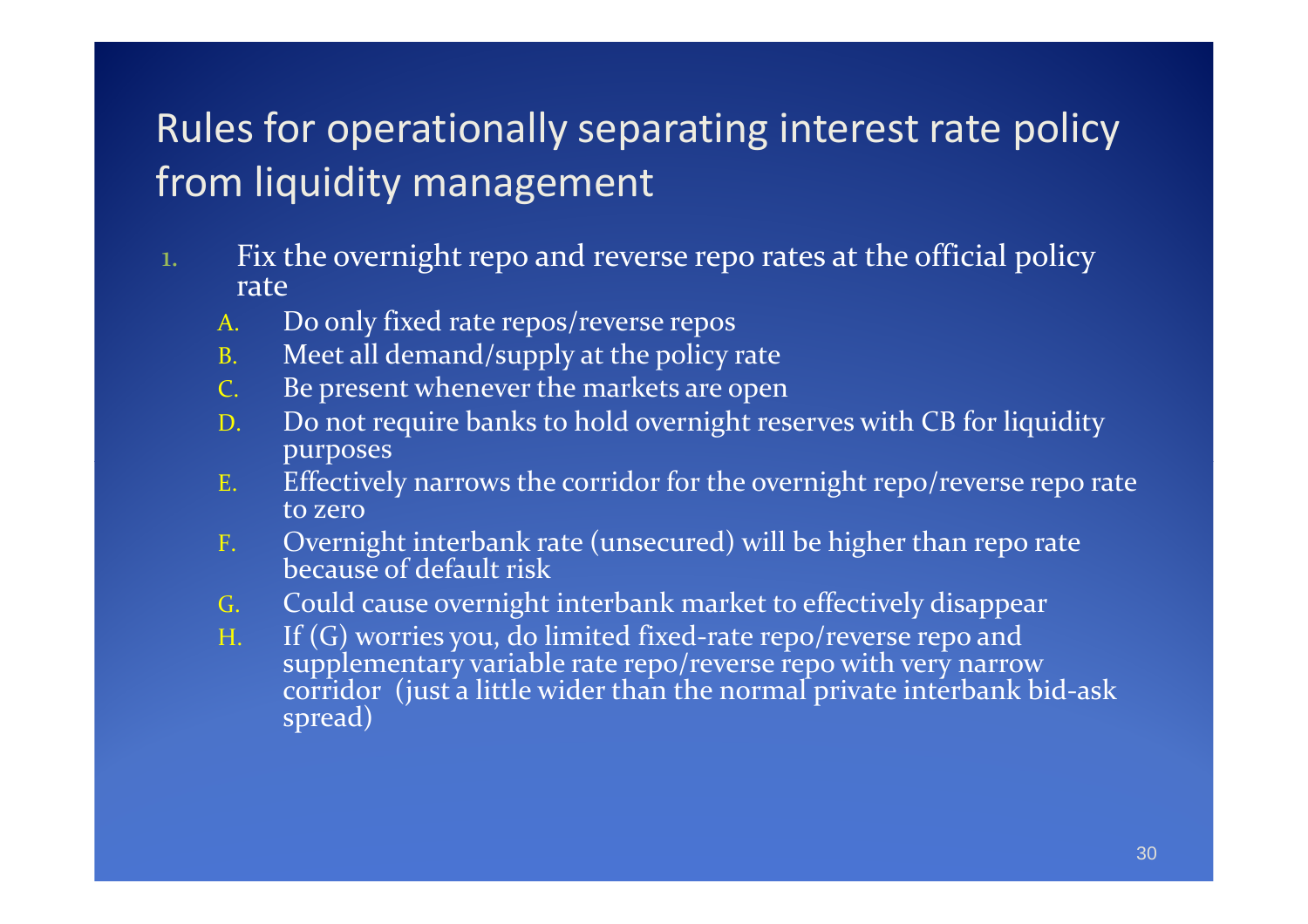# How well did the North Atlantic Three do as regards overnight rates?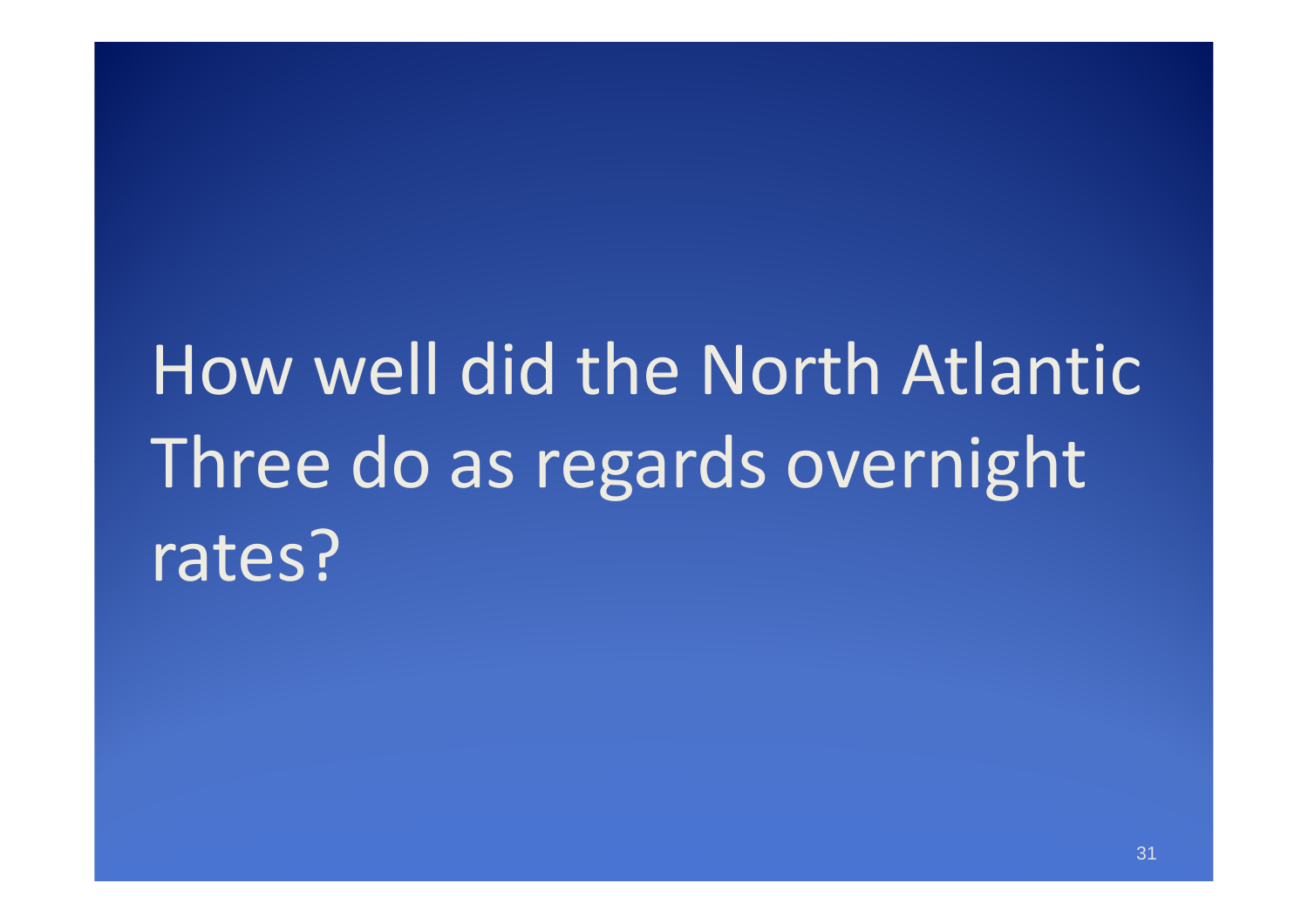#### **Federal Funds Target Rate and Effective Federal Funds Rate 01/01/1997 - 10/01/2008**

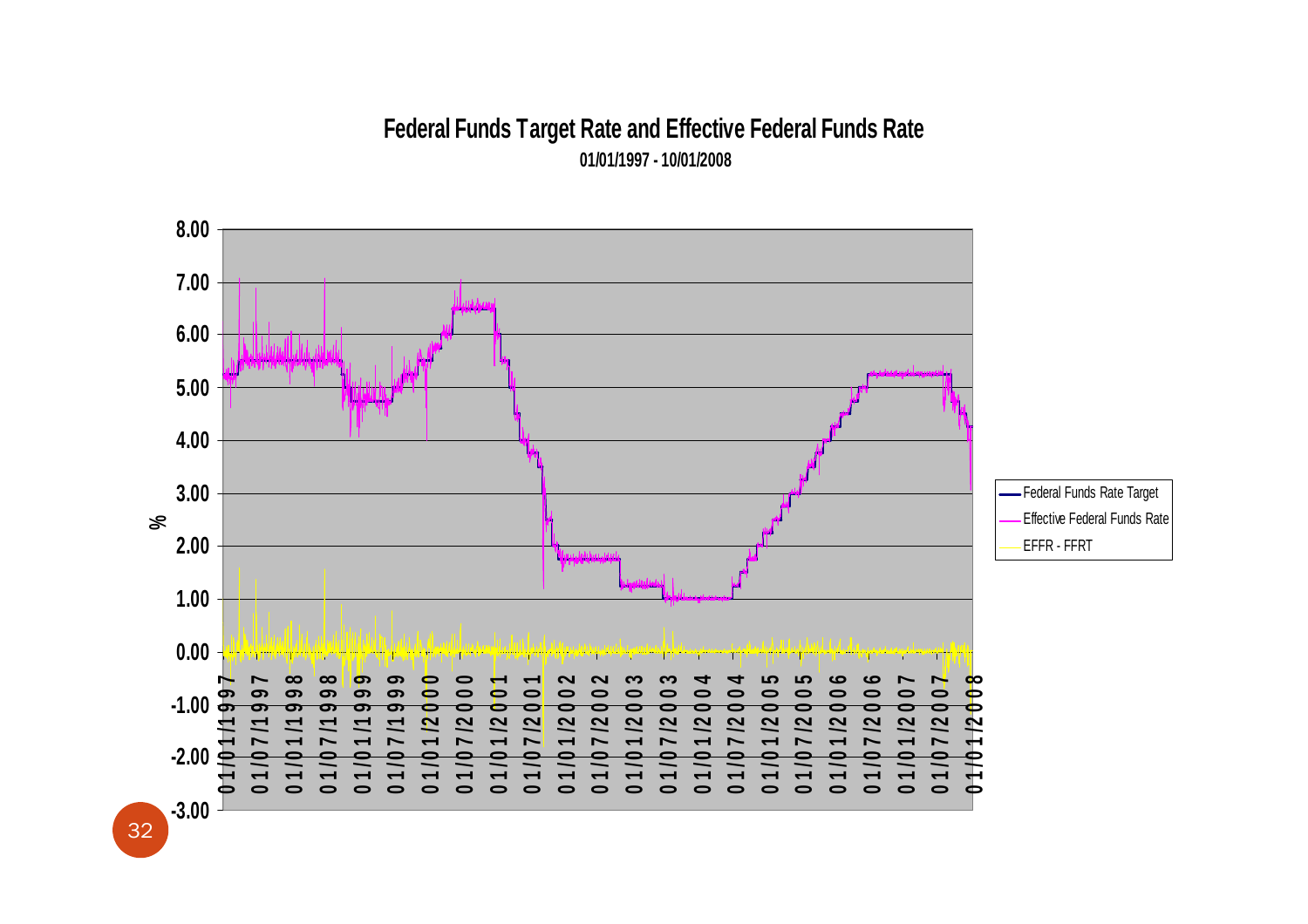#### **Federal Funds Target Rate and Effective Federal Funds Rate 02/01/2006 - 10/01/2008**

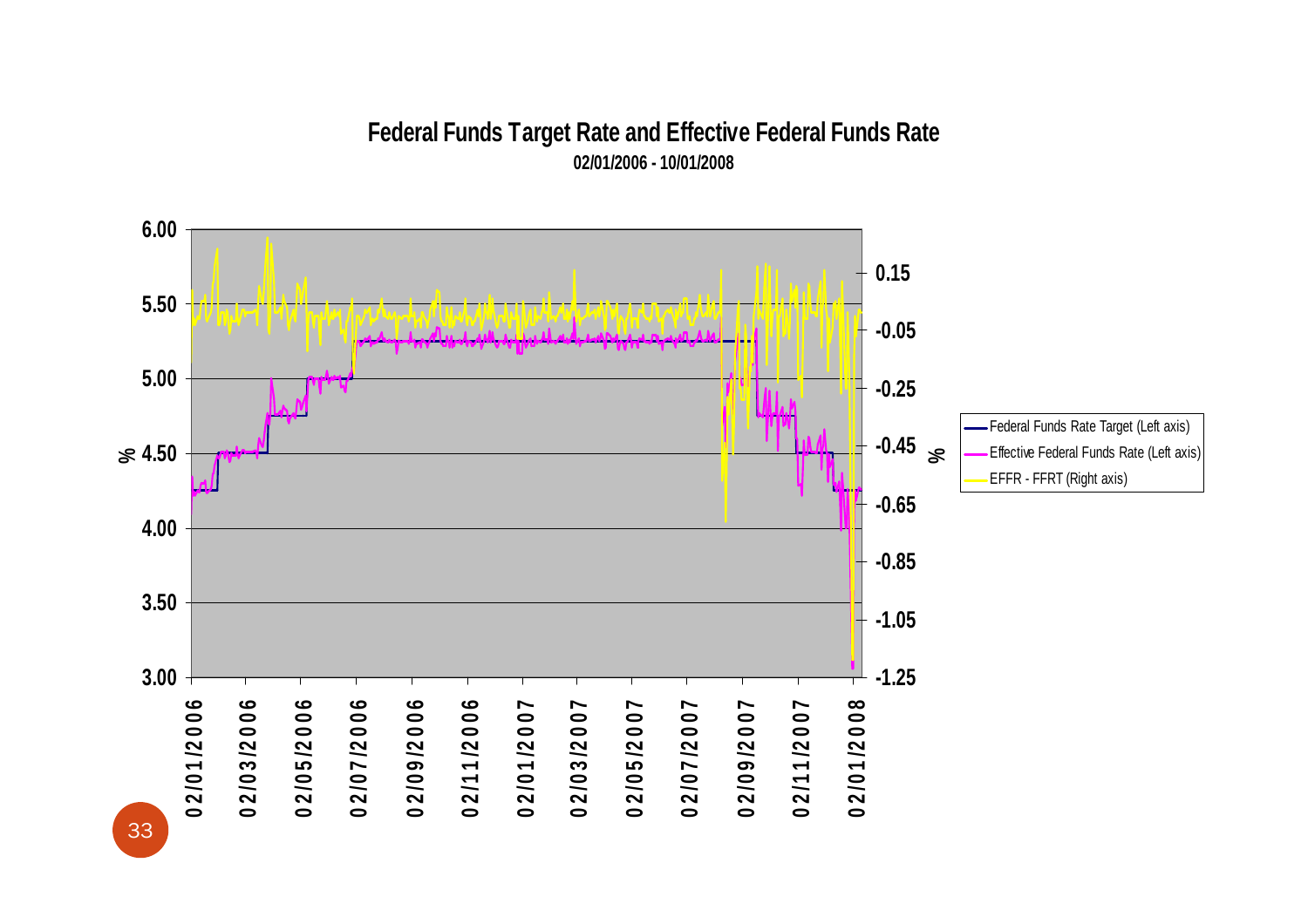#### **8.006.004.002.00**EuroniaMBR**%** Euronia - MBR**0.00**04/07/2000 04/01/2002 04/07/2002 04/01/2003 04/07/2003 04/07/1999 04/01/2000 04/07/2001 04/01/2004 04/07/2004 04/01/2005 04/07/2005 04/01/2006 04/07/2006 04/07/2007 04/01/2008 **04/01/1999** <u>ფ</u> **04/07/1999 04/01/2000 04/07/2000** 04/01/2001 **04/01/2003 04/07/2003 04/01/2004 04/07/2004 04/01/2005 04/07/2005 04/01/2006 04/07/2006** 04/01/2007 **04/01/2007 04/07/2007 04/01/2008 04/01/2002 04/07/2002 04/01/2001 04/07/2001 -2.00**4/01 **-4.00**

#### **Official Policy Rate and Effective Overnight Interbank Rate, Eurosystem 04/01/1999 - 10/01/2008**

<sup>34</sup>**-6.00**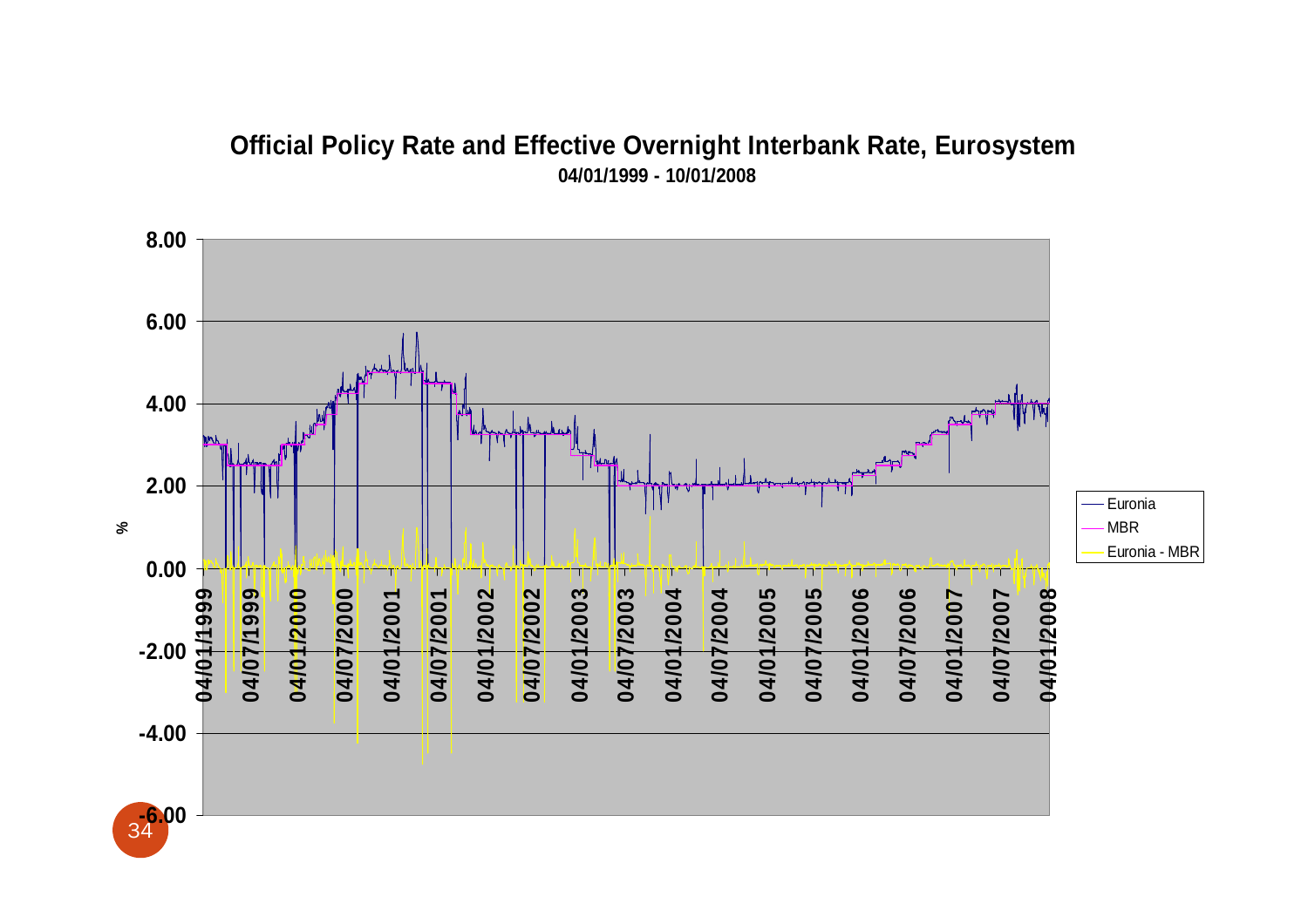#### **Official Policy Rate and Effective Overnight Interbank Rate, Eurosystem 03/01/2006 - 10/01/2008**

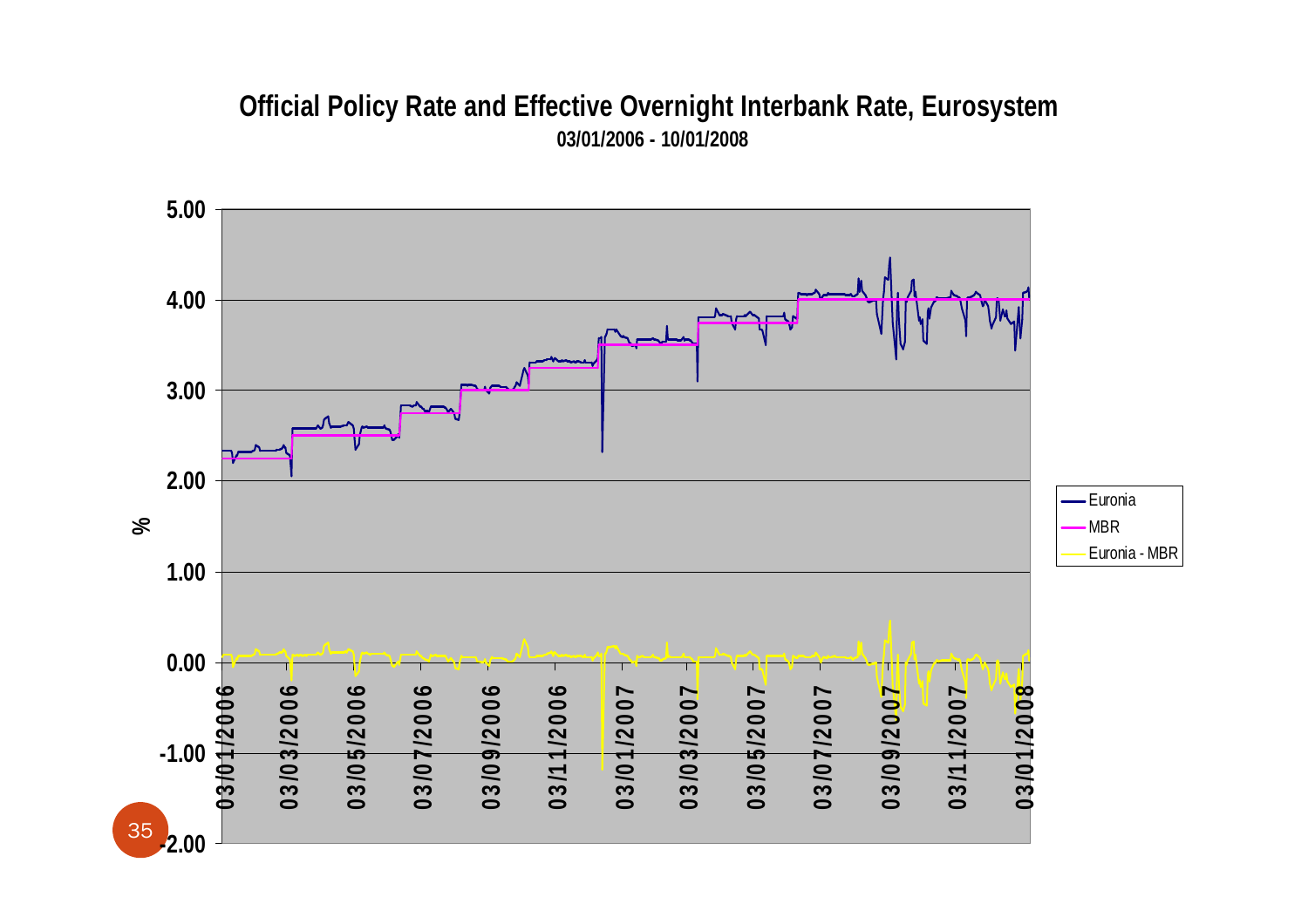**Official Policy Rate and Effective Overnight Interbank Rate UK 03/01/2006 - 10/01/2008**

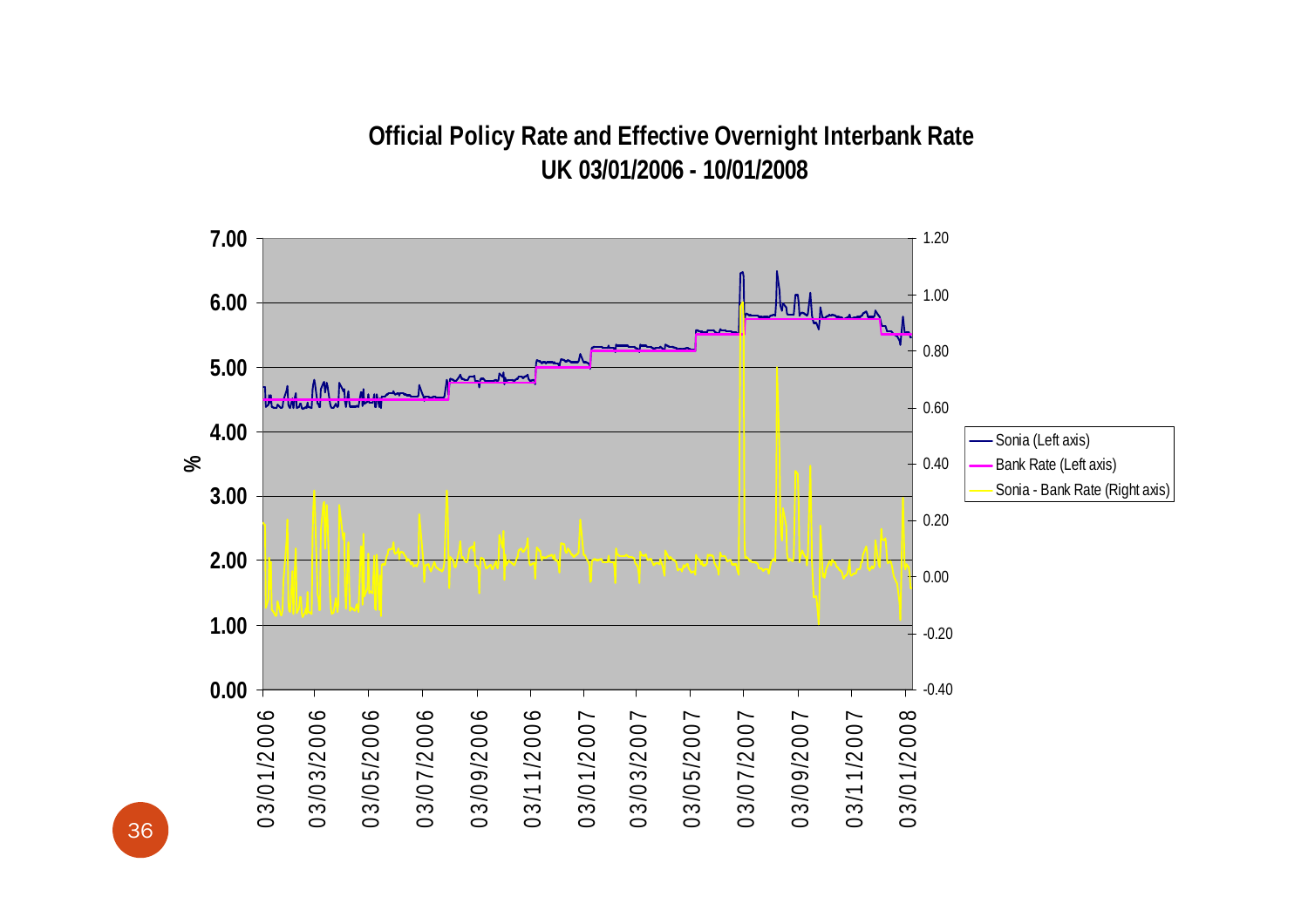#### **Official Policy Rate and Effective Overnight Interbank Rate, UK24/03/1997 - 10/01/2008**

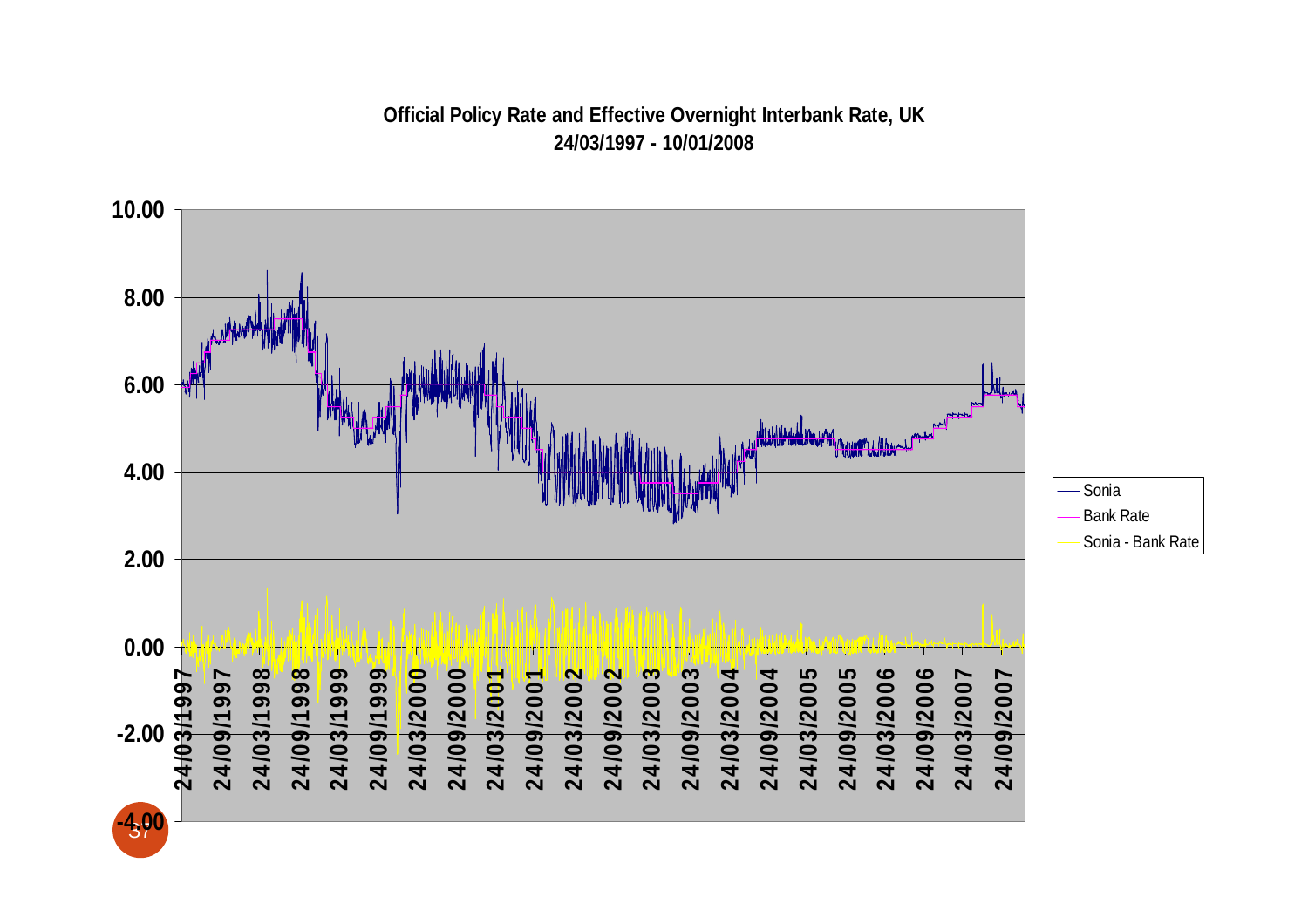### Rules for operationally separating interest rate policy from liquidity management

- 2. For repos at longer maturities, do not try to influence market rates when markets are orderly
- 3. For repos at longer maturities, try to eliminate the liquidity risk spread when markets are disorderly

How hard is it to decompose, say, spread of 3 month Libor over 3-month OIS rate into liquidity risk premium and default risk premium?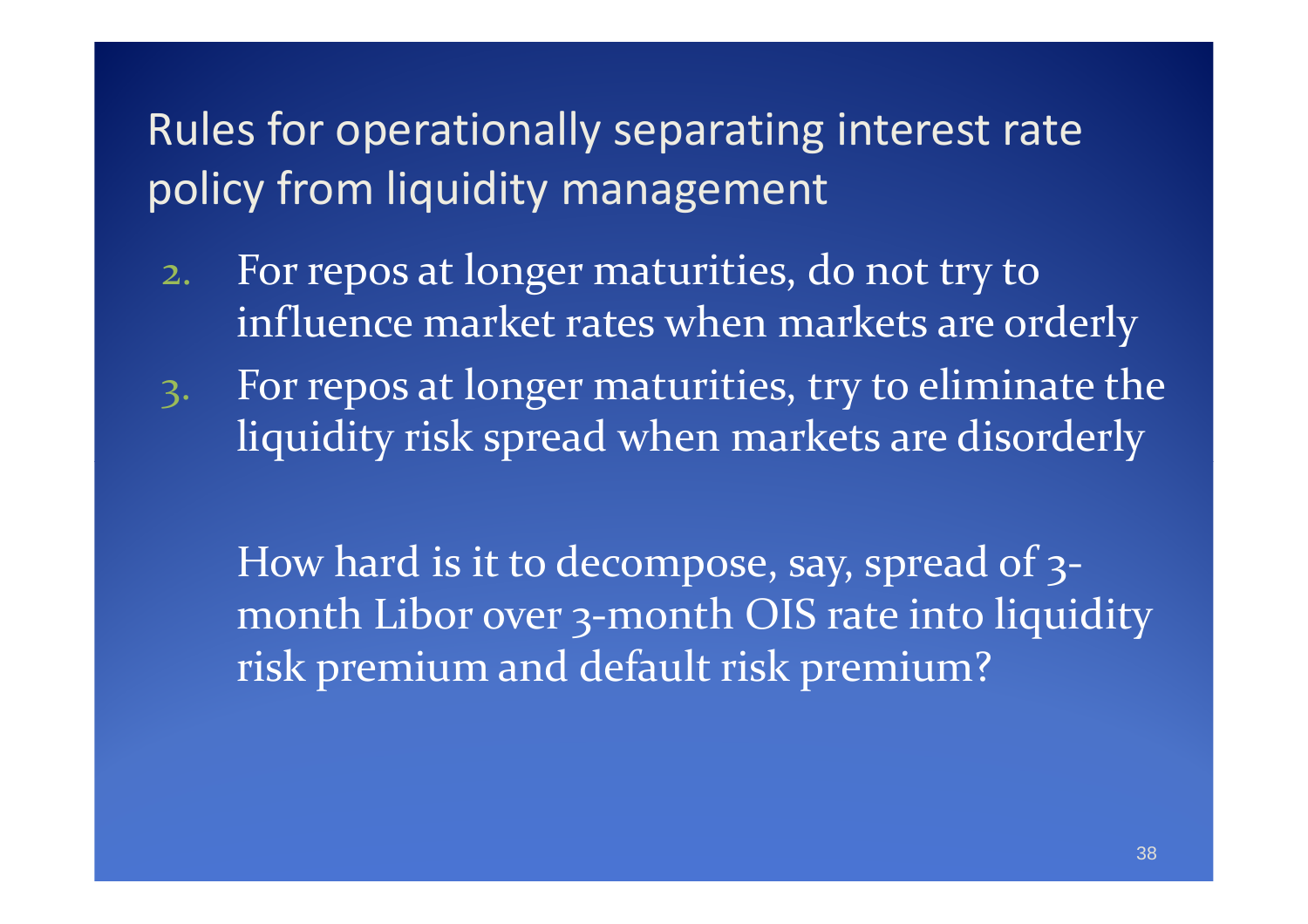## Bank of England decomposition of 3month Libor-OIS spreads

- Based on credit default swap (CDS) data
- Assumes independence of liquidity risk and credit risk (other assumptions could be made; some assumption has to be made!)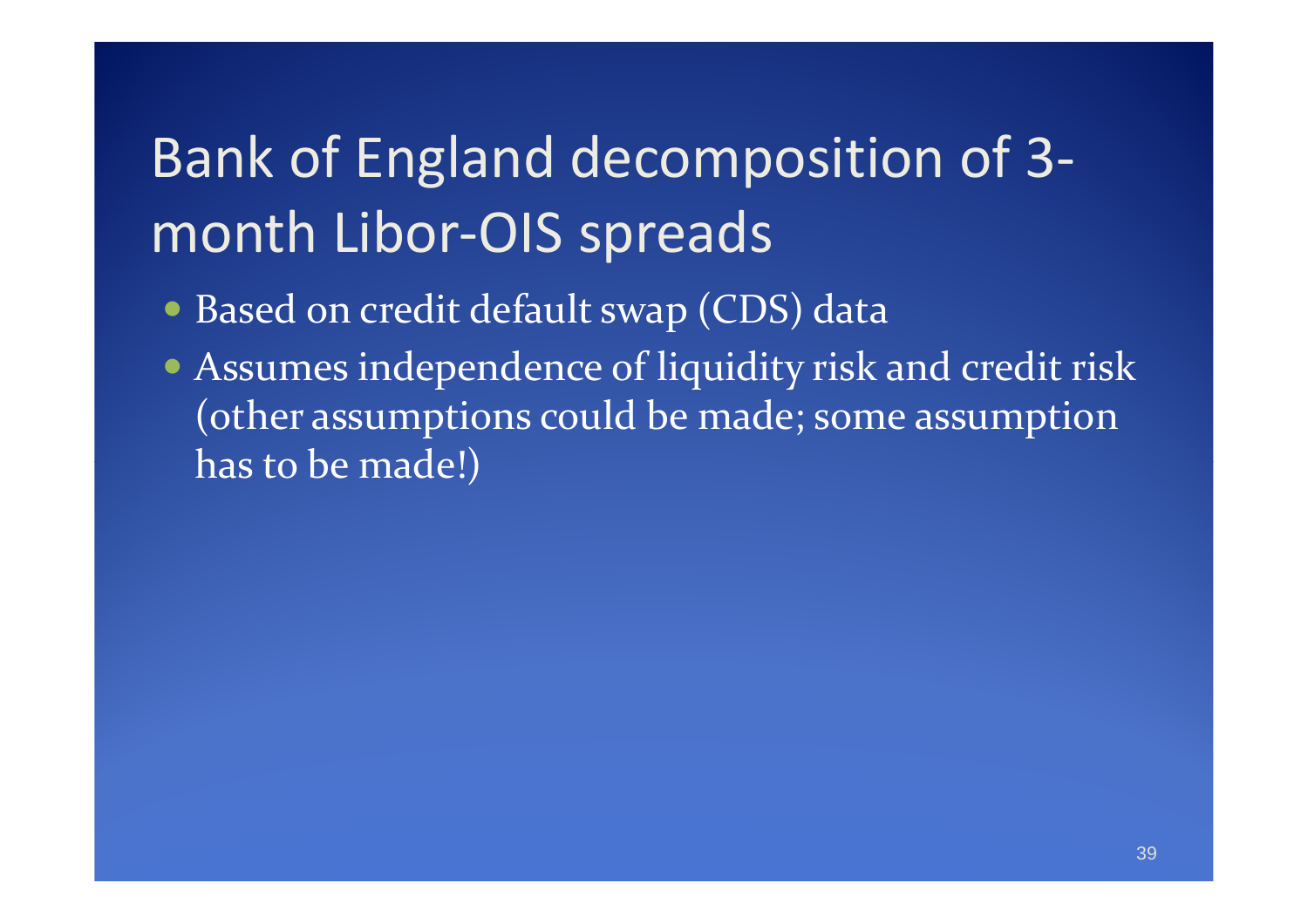#### Decomposition of Sterling twelve-month Libor-OIS spread(a)



(a) The decomposition adjusts for the ten-day moving average spread between overnight index swaps and secured rates.

Source: BoE Quarterly Bulletin, 2007Q4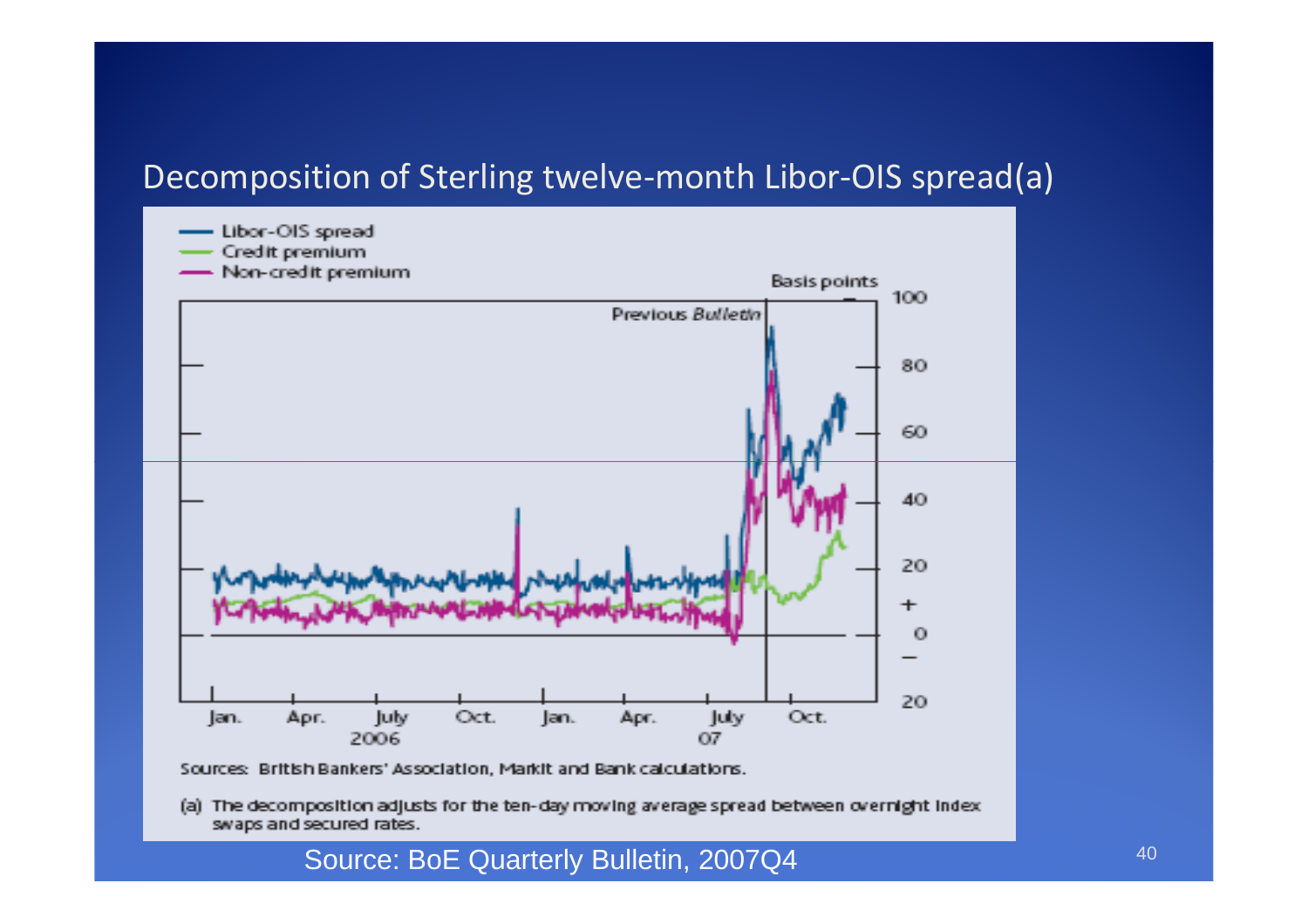#### Decomposition of US dollar twelve-month Libor-OIS spread



Source: BoE Quarterly Bulletin, 2007Q4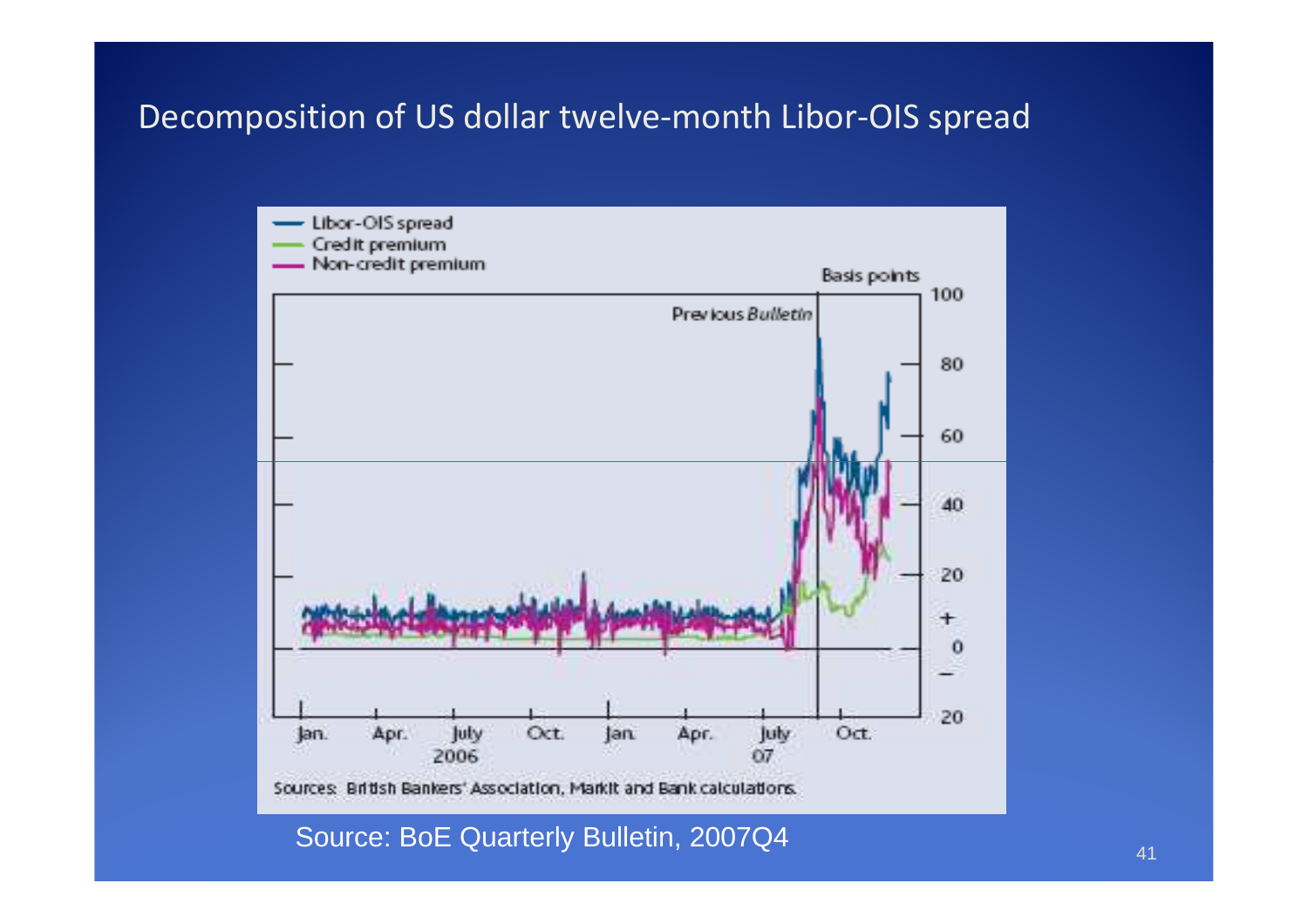#### Decomposition of euro twelve-month Libor – OIS sprea d

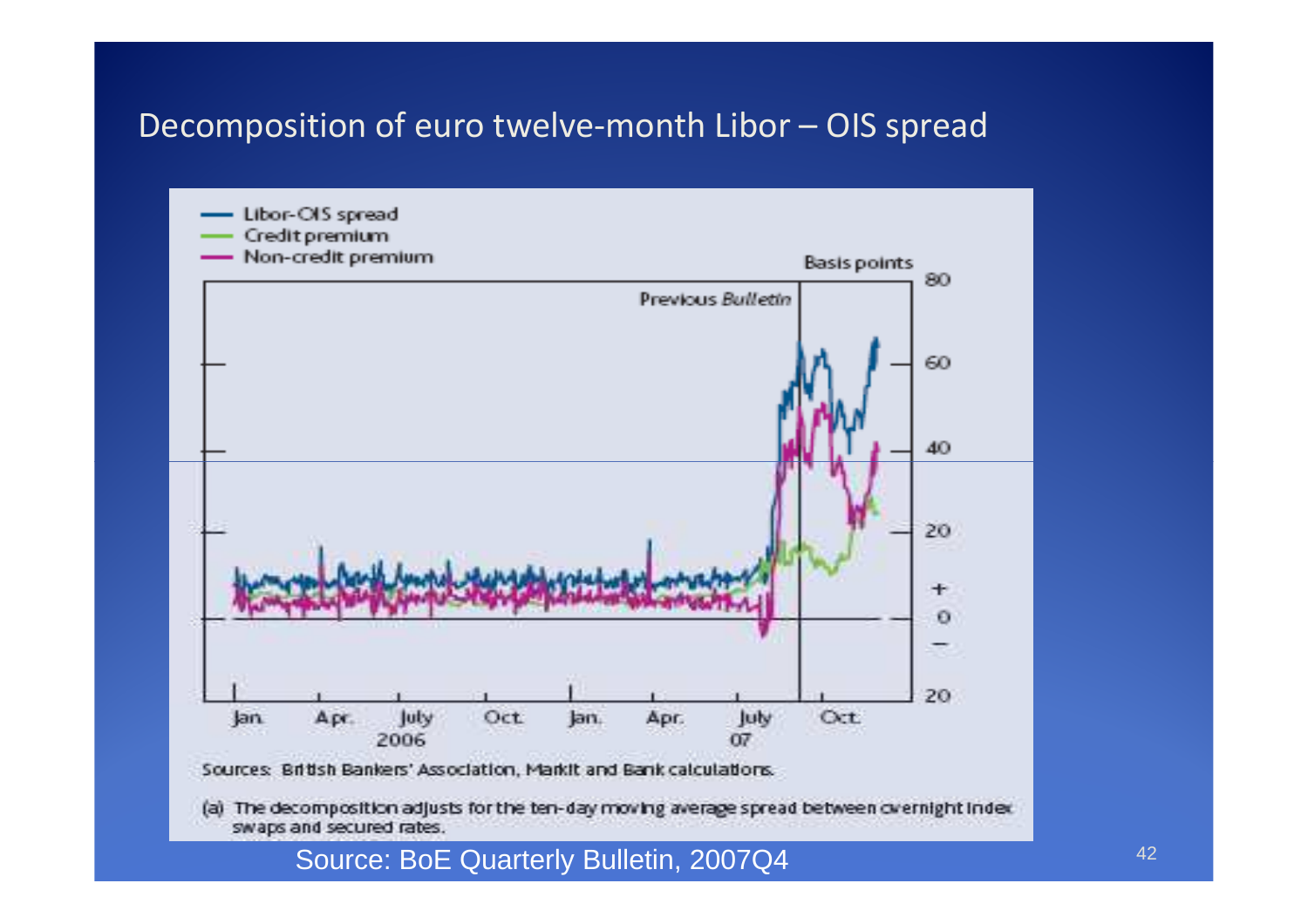How well did the North Atlantic Three tackle the longermaturity Libor –OIS spreads during the liquidity crunch?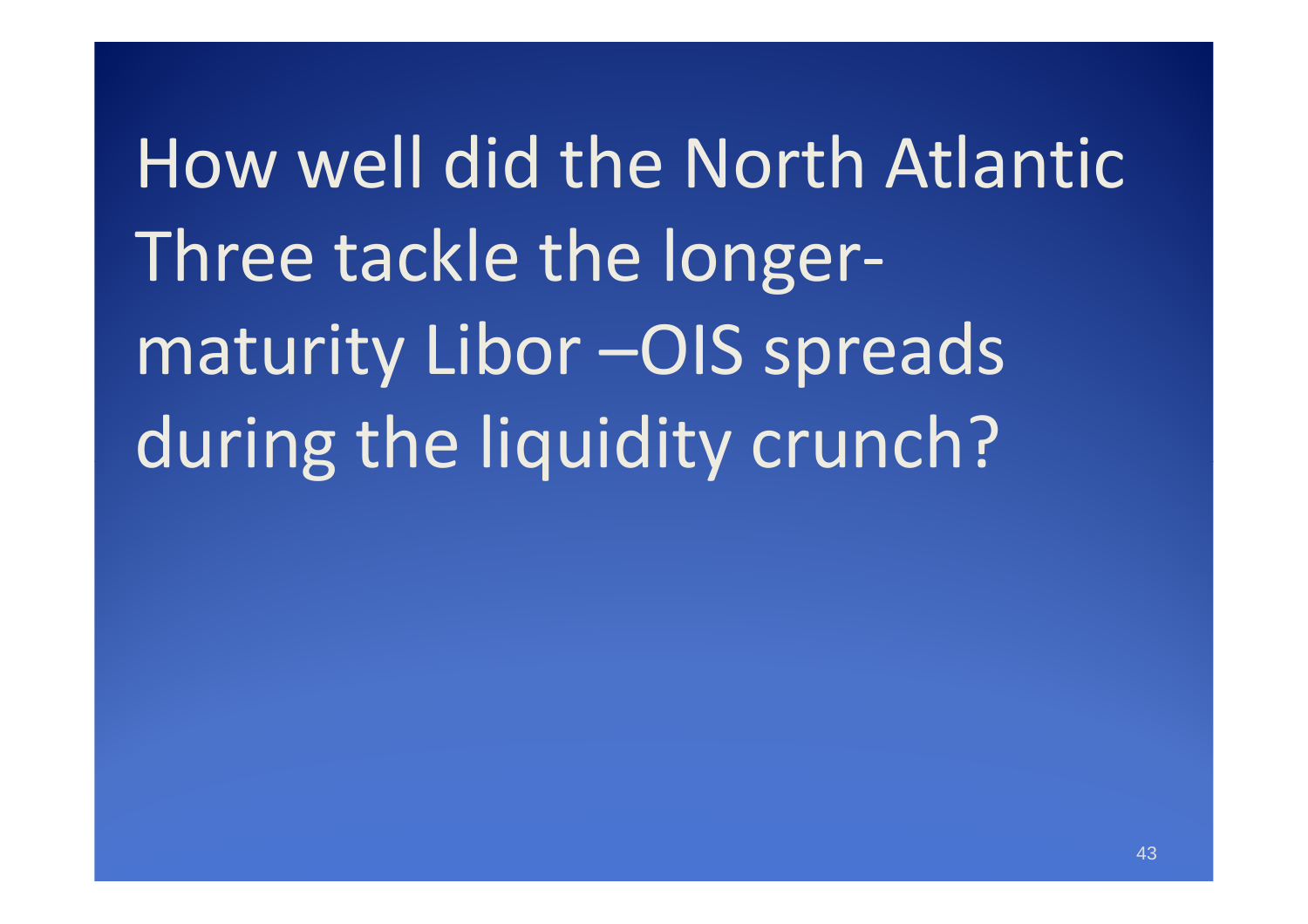**1-Month US\$ Libor-OIS Spread 17/09/2003 - 11/01/2008**

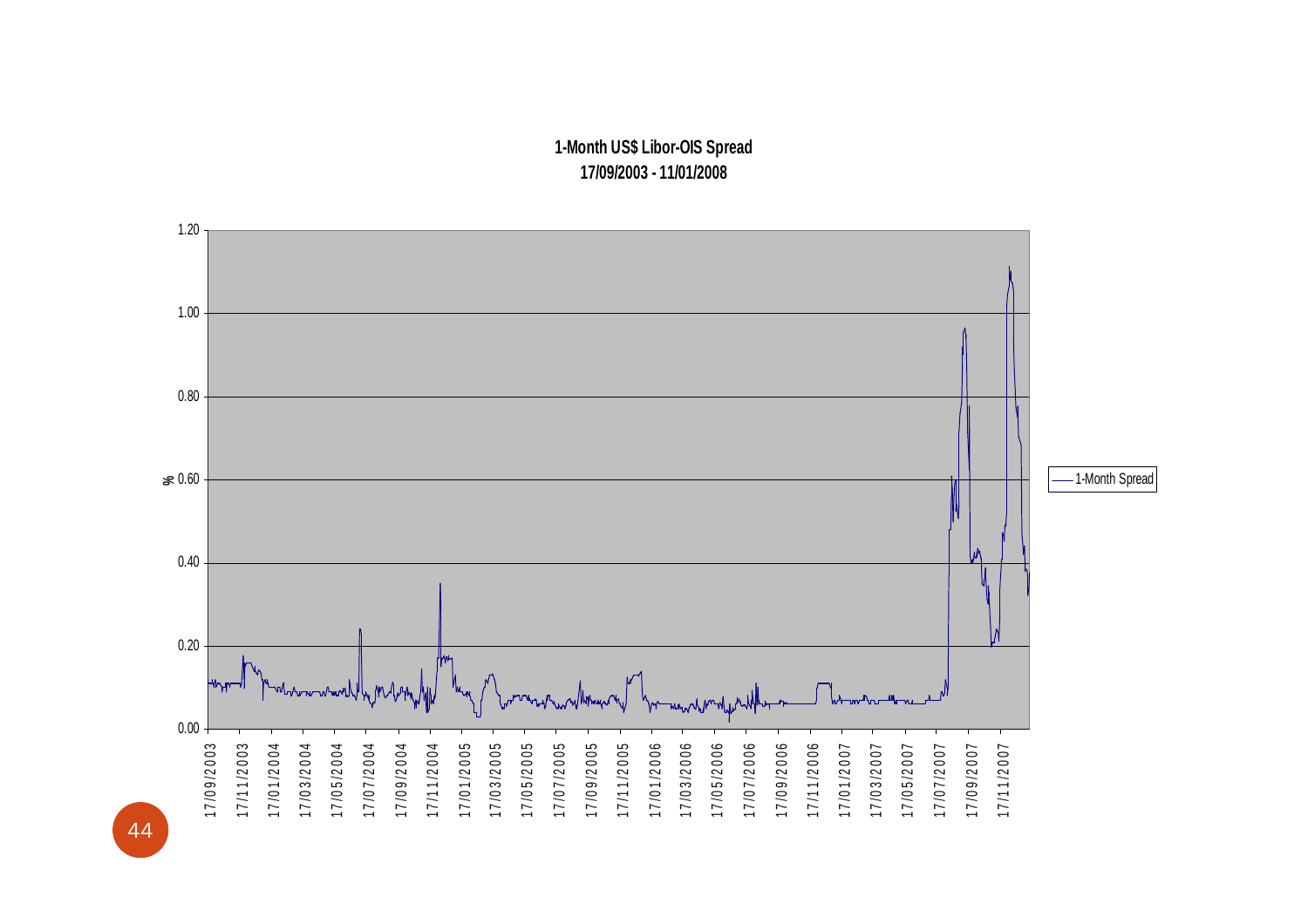#### **3-Month US\$ Libor - OIS Spread 17/09/2003**

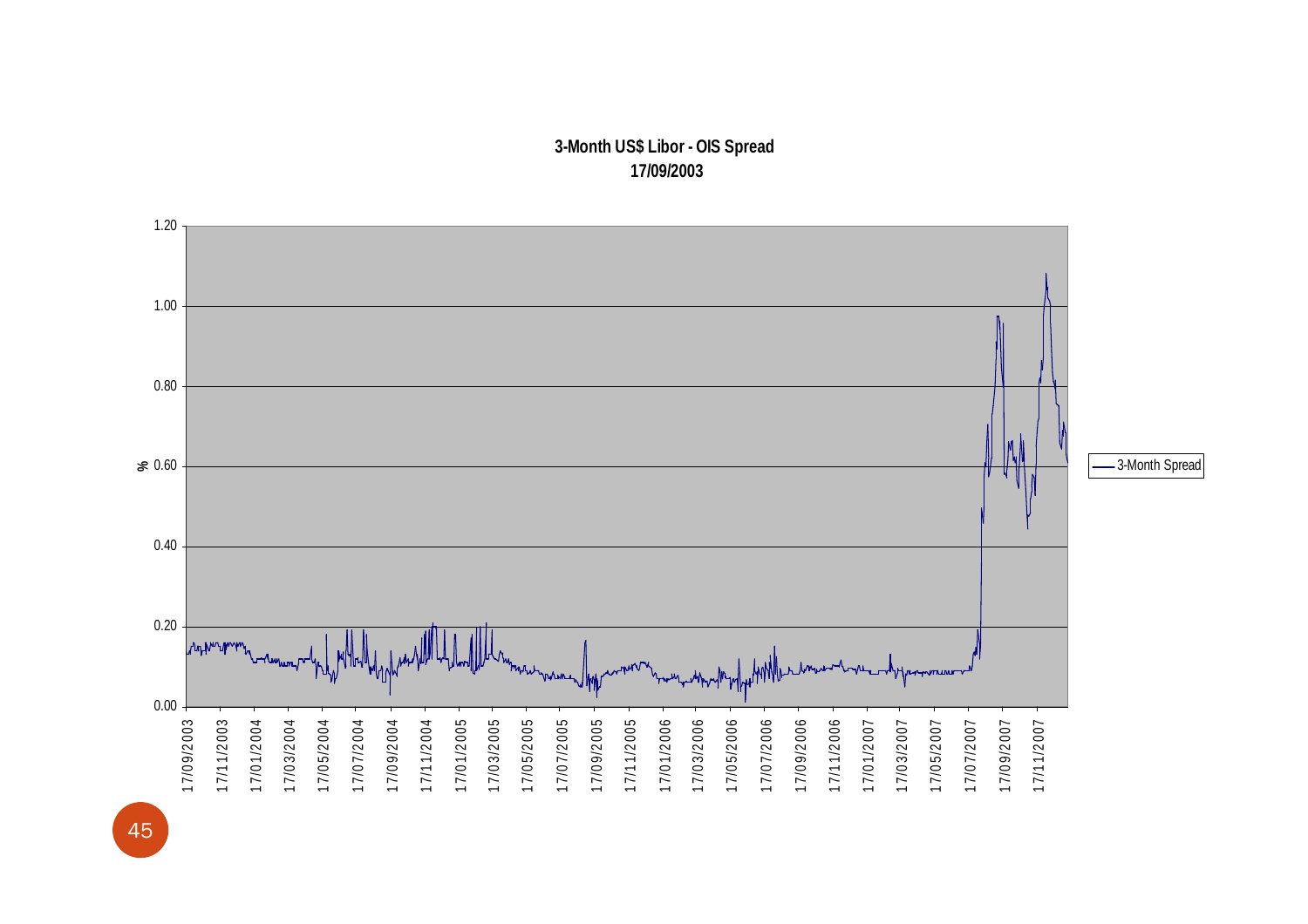#### **1-Month Euribor Overnight Indexed Rate Swap Spread03/01/2000 - 11/01/2008**

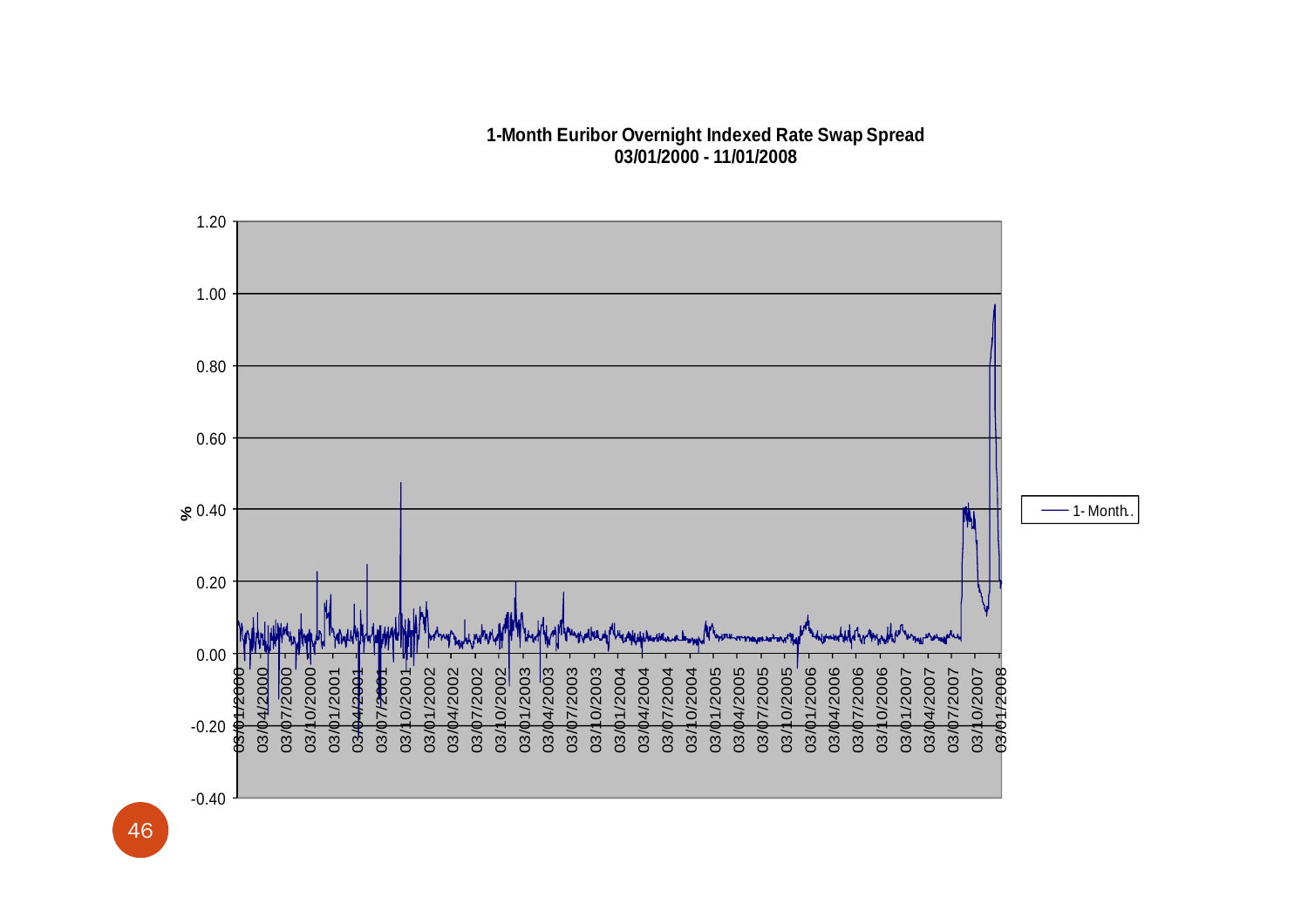#### **3-Month Euribor Overnight Indexed Rate Swap Spread04/01/1999 - 11/01/2008**

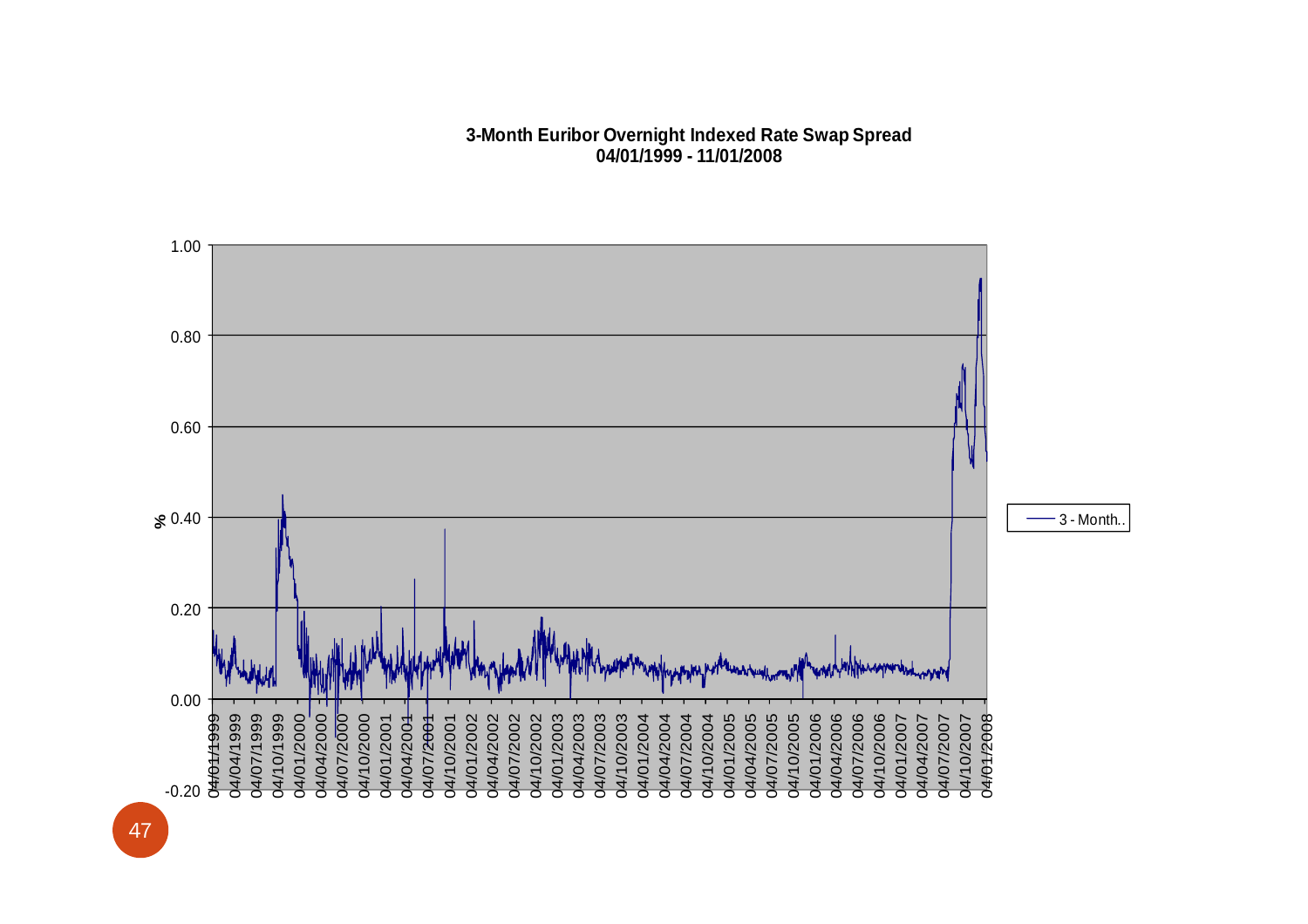

#### **3-Month Sterling Libor Overnight Indexed Swap Rate Spread02/11/2006 - 11/01/2008**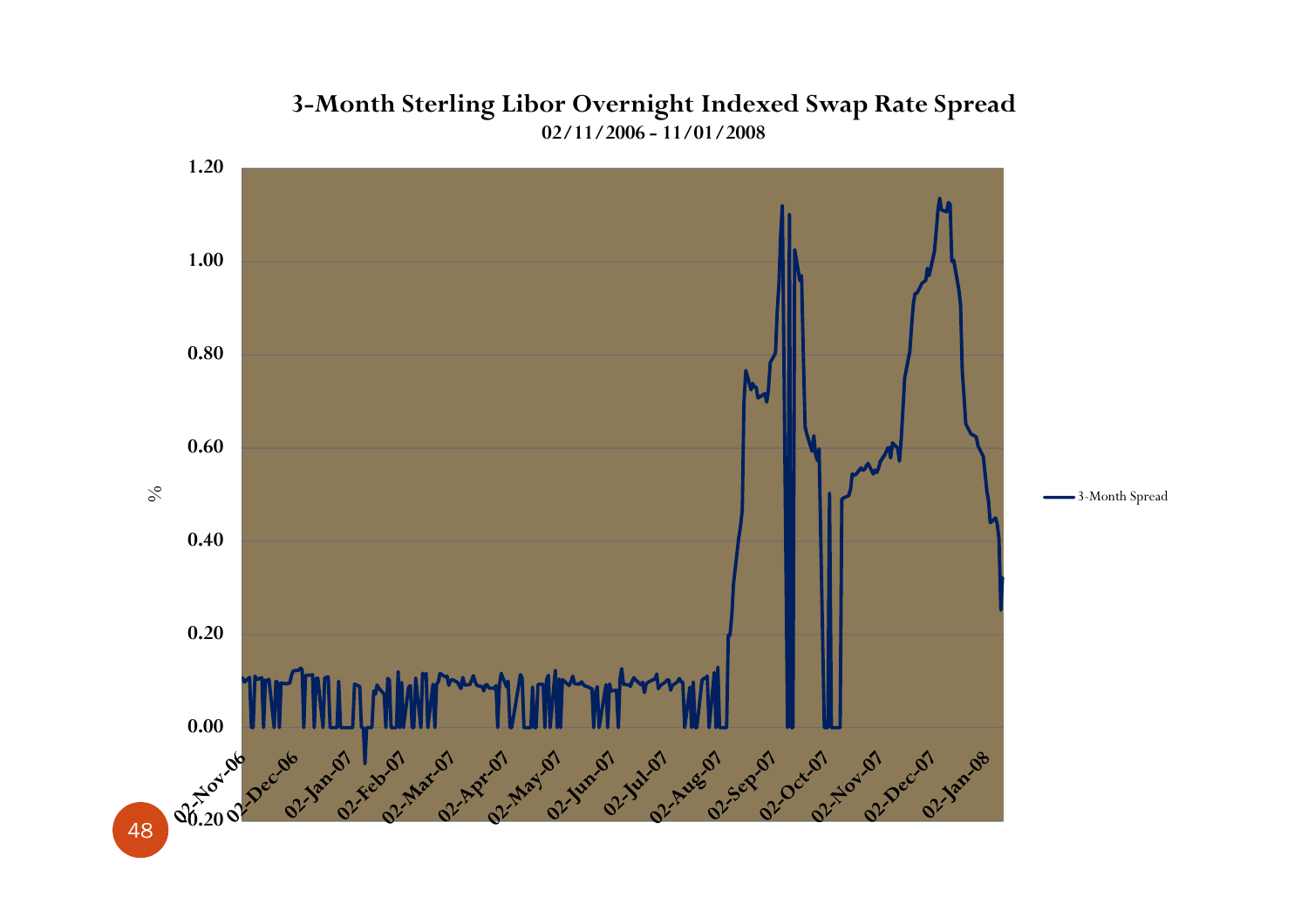# Libor – OIS spreads

- Why did Libor-OIS spreads not come down more for ECB than for BoE or Fed, despite much larger volumes of injections of liquidity at longer maturities?
	- ECB always has larger repo operations (differences in market structure)
	- UK banks used ECB facilities through subsidiaries (Northern Rock could have!)
	- Not only spreads matter; activity in interbank market also important